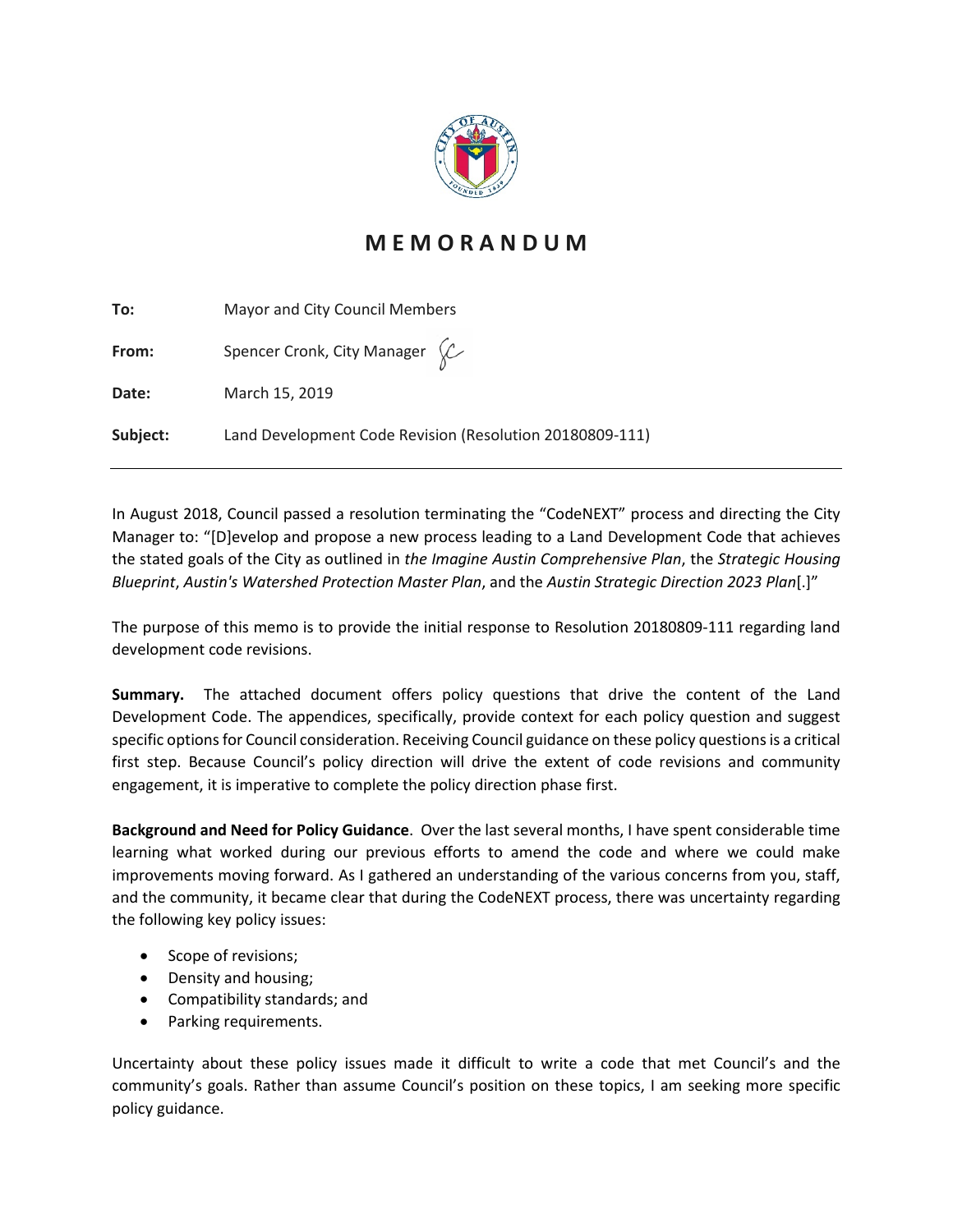The attachment provides a more detailed account of the policy questions for Council consideration. Appendices A-E, specifically, summarize relevant concepts and available data, as well as competing positions on how the various issues could be addressed. Additionally, the appendices suggest specific options for Council to consider when giving policy direction. While the questions included in the report are not an exhaustive list of topics, the questions were selected because they drive the content of the Land Development Code. As we progress through the process, it is possible that other policy drivers may arise and require Council to provide additional direction.

**Guiding Principles.** While working with staff to articulate the policy questions, I established the following principles to guide our work and future discussions:

- *Simplicity and candor.* 
	- o Use plain language to frame issues and describe what we're doing.
	- o Don't avoid or shy away from difficult topics. Instead, identify and present them for discussion and consideration.
- *Learn from the past.* 
	- o Acknowledge that our historical land use policies have not benefitted all communities. We must learn from those past practices and do better.
	- o While the CodeNEXT process was not perfect, community stakeholders dedicated extensive time and energy to revise the Land Development Code. The valuable aspects of that work and input should not be disregarded.
- *Build a versatile toolbox.*
	- o We have significant challenges in our City, but revisions to the Land Development Code alone will not solve long standing issues regarding gentrification, equity, sustainability, affordability, and mobility. In my experience, land development codes enable communities to create an environment that can address these concerns. Land development codes are one tool in a versatile toolbox of resources and must be used in concert with complementary programs, services, and community resources.
	- o Collectively, we need to fill our toolbox with effective resources that will allow us to solve these problems and make our community a beacon of sustainability, social equity, and economic opportunity.

**Next Steps.** During the March 26 Council Work Session, I will walk Council through the policy questions. I will add an item to future Council agendas to discuss and take action on these policy questions. I recognize that we have a lot of work ahead of us. But, I am certain that if we take this critical first step to get clarity on your policy direction, we will be better equipped to discuss and develop a process that meets your objectives.

If you have any questions, please do not hesitate to contact me or Assistant City Manager Rodney Gonzales.

cc: Executive Team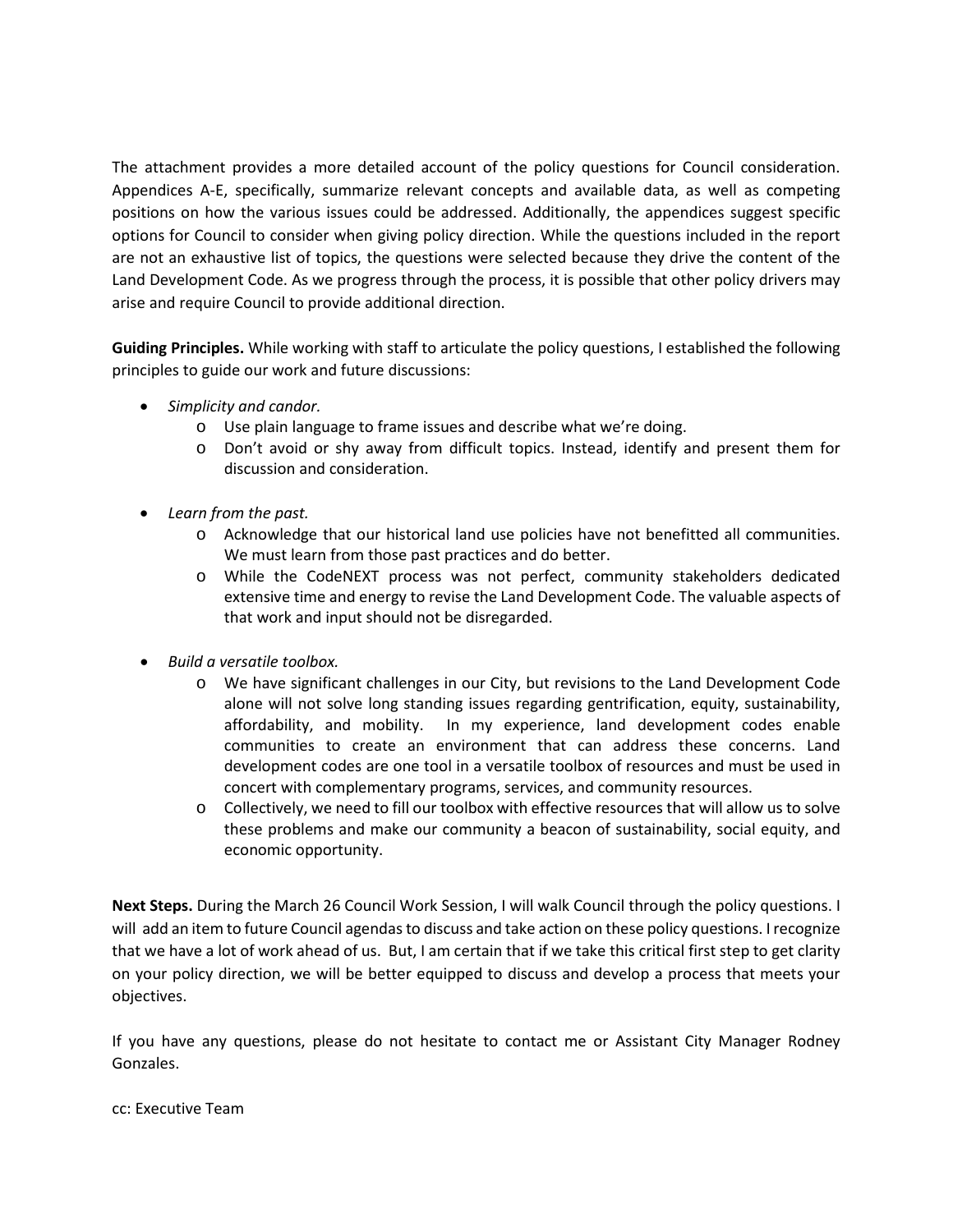#### **Attachment**

#### **LAND DEVELOPMENT CODE REVISION**

#### **POLICY GUIDANCE**

#### **INTRODUCTION**

The *Imagine Austin* Comprehensive Plan establishes important goals for managing growth. For all its strengths in setting a vision for our community, *Imagine Austin* does not include the level of detail needed to provide meaningful direction to those tasked with writing a Land Development Code. While a comprehensive plan is not supposed to dictate precise regulatory requirements, many cities use their comprehensive plans to articulate positions on core issues, such as density, housing types, and transportation, which significantly influence the content of a city's development regulations. In my estimation, *Imagine Austin* lacked firm direction on these important issues and leaned too heavily on the code development process to determine policy.

To fill this critical gap and enable any Land Development Code revision to successfully realize *Imagine Austin's* goal of a "compact and connected" City of "complete communities," I am asking Council to provide direction on the policy questions listed at pages 2-3 of this report. While not an exhaustive list of topics, these questions were selected because they serve as drivers for so many of the regulations that Council, the City's boards and commissions, and the public as whole were most focused on during the CodeNEXT process. To provide context, Appendices A-E at the back of this report include background information and analysis related to each of the policy topics. Additionally, to assist Council in providing direction, each policy question is accompanied by a range of possible answers and a general description of the impacts associated with each option.

Getting clear guidance from Council on these topics will enable staff to better align the Land Development Code to the Council's vision and the community values expressed in *Imagine Austin*, which includes the *Strategic Housing Blueprint* adopted by Council in 2017. Because Council's policy direction is critical to determining the scope and content of the Land Development Code revision, it is important to complete the Policy Direction phase of the process before establishing a timetable for the remaining steps leading to final action by Council.

To help Council provide clear and definite policy direction, we have suggested a range of possible options to consider for each of the five questions. While Council may take whatever action it deems appropriate, the simplest approach would be to vote for one of the choices offered on each of the five questions. Acting by formal resolution is not necessary, but may be considered during the deliberation process if Council wishes to provide additional direction or clarification beyond the options suggested in this report.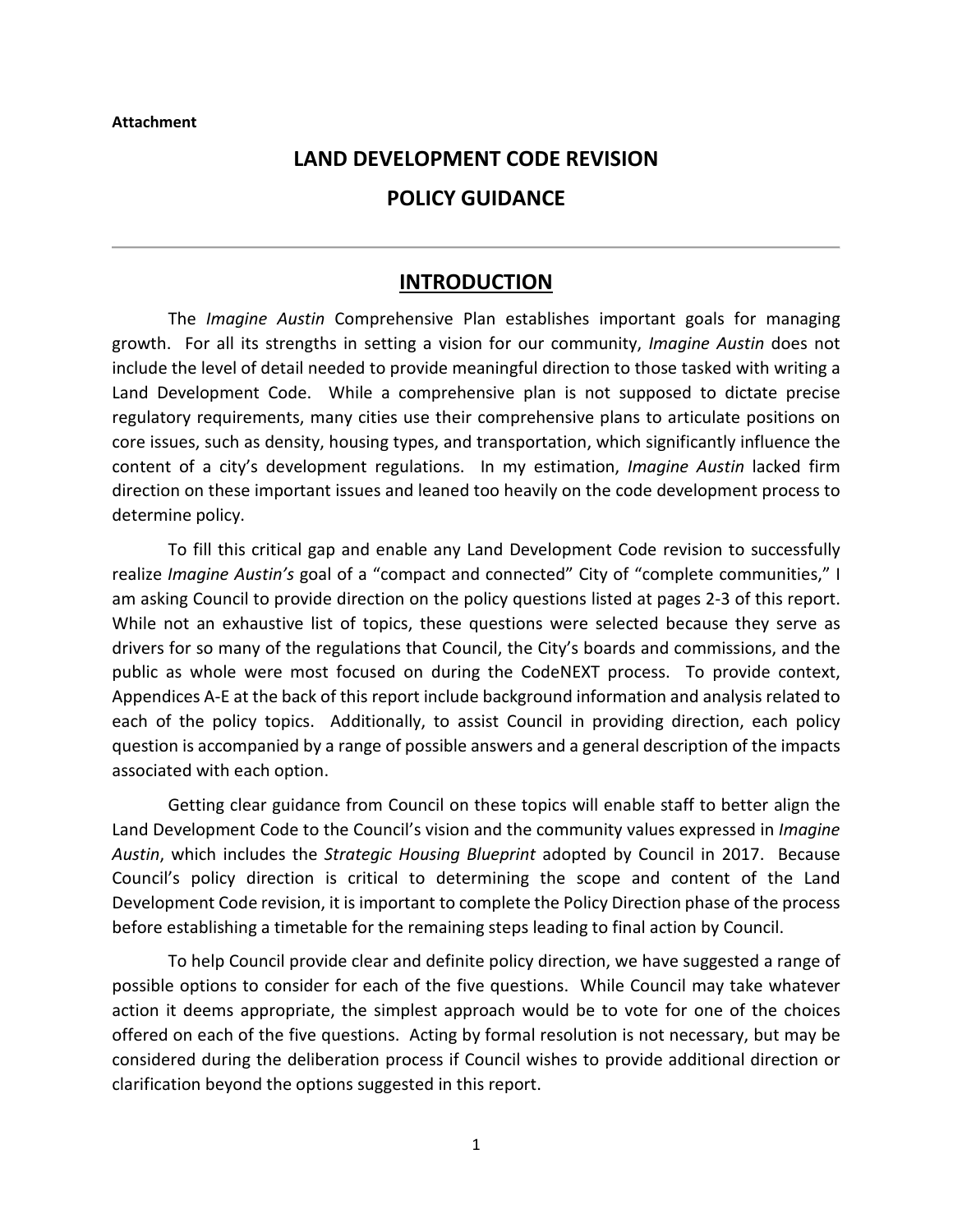# **POLICY QUESTIONS**

- **1. Scope of Code Revision**. To what extent should the Land Development Code be revised? Options include:
	- **Option A** Adopt a new Land Development Code, consisting of:
		- i. A new Land Development Code (text) and Zoning Map, to take effect concurrently; or
		- ii. A new Land Development Code (text) only, with the effective date deferred until Council adopts a new Zoning Map.
	- **Option B** Adopt a limited set of amendments to the existing Land Development Code, targeting improvements in one or more policy areas.
- **2. Housing Capacity.** To what extent should the Land Development Code provide for additional housing capacity in order to achieve the 135,000 additional housing units recommended by the *Strategic Housing Blueprint*? Options include:
	- **Option A** Maintain the level of housing capacity provided by current Code (i.e., approximately 145,000 new units);
	- **Option B** Provide a level of housing capacity comparable to Draft 3 of CodeNEXT (i.e., approximately 287,000 new units); or
	- *Option C* Provide greater housing capacity than Draft 3, through enhanced measures to allow construction of additional residential units.
- **3. Missing Middle Housing Types.** To what extent should the Land Development Code encourage more "missing-middle" housing types, such as duplexes, multiplexes, townhomes, cottage courts, and accessory dwelling units? Options include: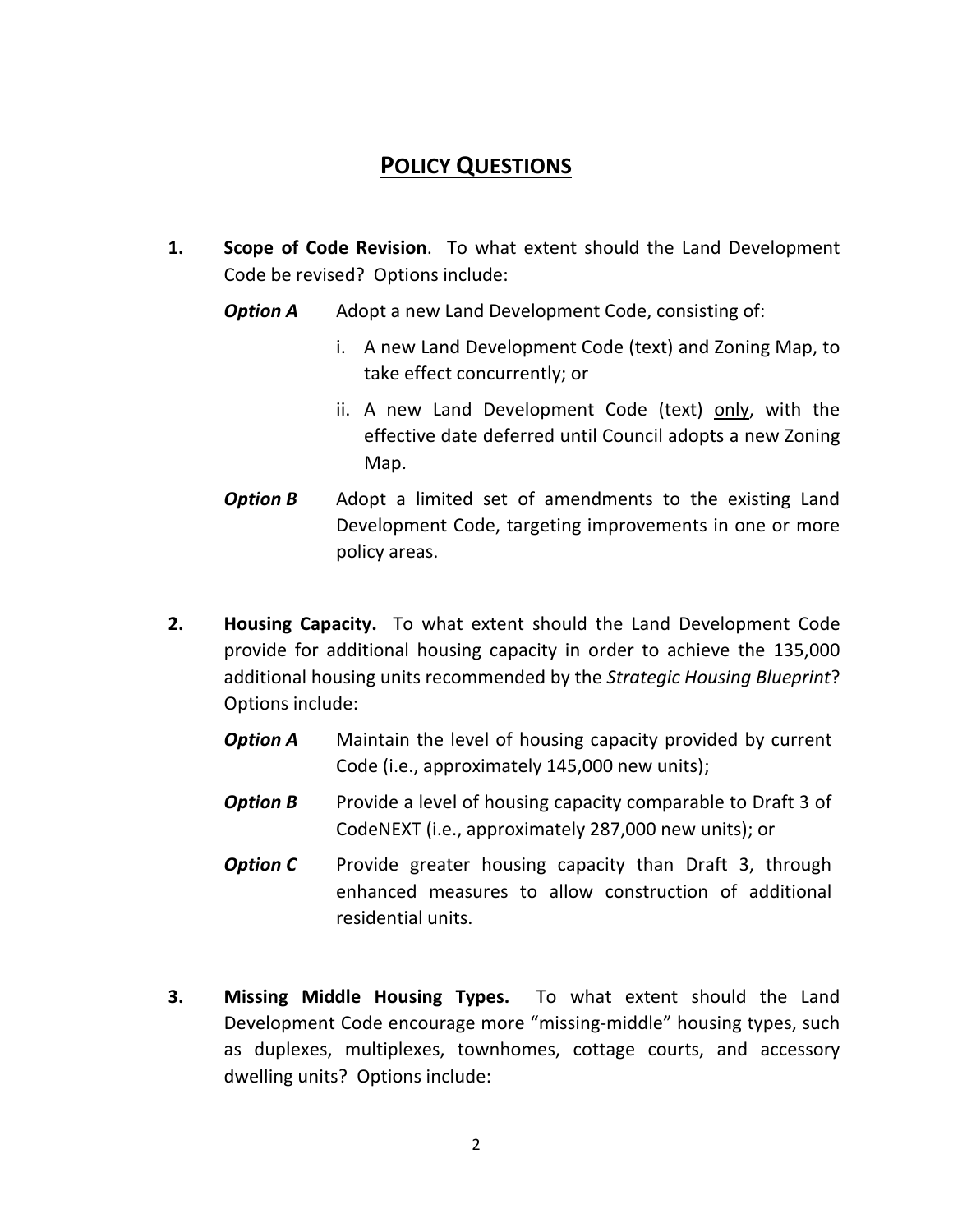- *Option A* Maintain the range of housing types provided for by the current Land Development Code;
- **Option B** Provide for a range of housing types comparable to Draft 3; or
- **Option C** Provide for a greater range of housing types than Draft 3.
- **4. Compatibility Standards.** To what extent should the City's "compatibility standards" (i.e., rules limiting development near residential properties) be modified to provide additional opportunities for development?
	- *Option A* Maintain compatibility standards comparable to those in the current Land Development Code;
	- **Option B** Reduce the impact of compatibility standards on development to a degree consistent with changes proposed in Draft 3; or
	- **Option C** Reduce the impact of compatibility standards on development to a greater degree than Draft 3.
- **5. Parking Requirements.** To what extent should the City's minimum parking requirements be modified to provide additional opportunities for development and/or encourage transit options consistent with the *Imagine Austin* comprehensive plan?
	- **Option A** Maintain minimum parking requirements comparable to those established in the current Land Development Code;
	- **Option B** Reduce the impact of minimum parking requirements on development to the same degree as Draft 3; or
	- **Option C** Reduce the impact of minimum parking requirements on development to a greater degree than Draft 3.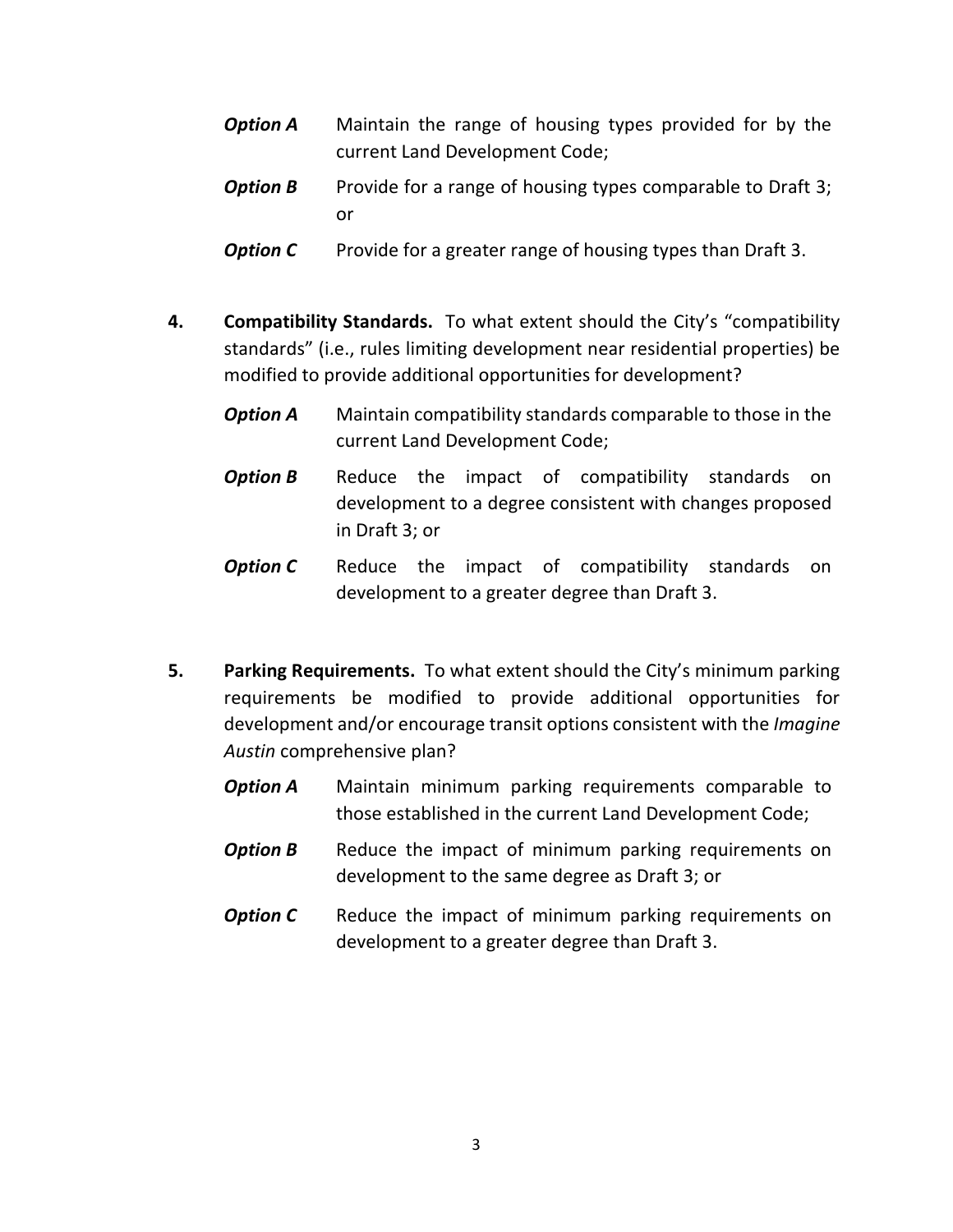# **POLICY APPENDICES**

To aid Council in providing policy direction, Appendices A-E of this report include background information, analysis, and specific policy options for each policy question. The appendices are intended to serve two important purposes.

First, the appendices provide context for the policy questions by summarizing relevant concepts and available data, as well as competing positions on how the various issues should be addressed. Second, the appendices suggest specific options for Council to consider in giving policy direction. The suggested options are presented in a manner that is intended to make it easy and straightforward for Council to provide direction.

Appendix A is unique in that it focuses on the scope of the Land Development Code Revision (Policy Question 1), rather than on substantive regulatory issues. Accordingly, the options presented in Appendix A focus on whether the City should continue forward with adoption of a new Land Development Code, or instead, pursue a more limited set of amendments to the existing Code.

Appendices B-E each pertain to important regulatory and planning issues that were a primary focus of discussion during the CodeNEXT process: Housing Capacity (Policy Question 2), Missing Middle Housing Options (Policy Question 3), Compatibility Standards (Policy Question 4), and Parking Requirements (Policy Question 5). For each of these policy questions, the following options are presented:

#### **1. Option A: Current Code**

Option A would preserve regulatory limitations comparable to those established by the current Land Development Code. A vote for Option A on Parking Requirements (Policy Question 5), for example, would signal Council's intent to include minimum parking requirements comparable to those that exist today.

#### **2. Option B: Draft 3**

Option B would implement the types of regulatory changes proposed in Draft 3 of CodeNEXT, which is summarized for each of the policy topics covered by Appendices B-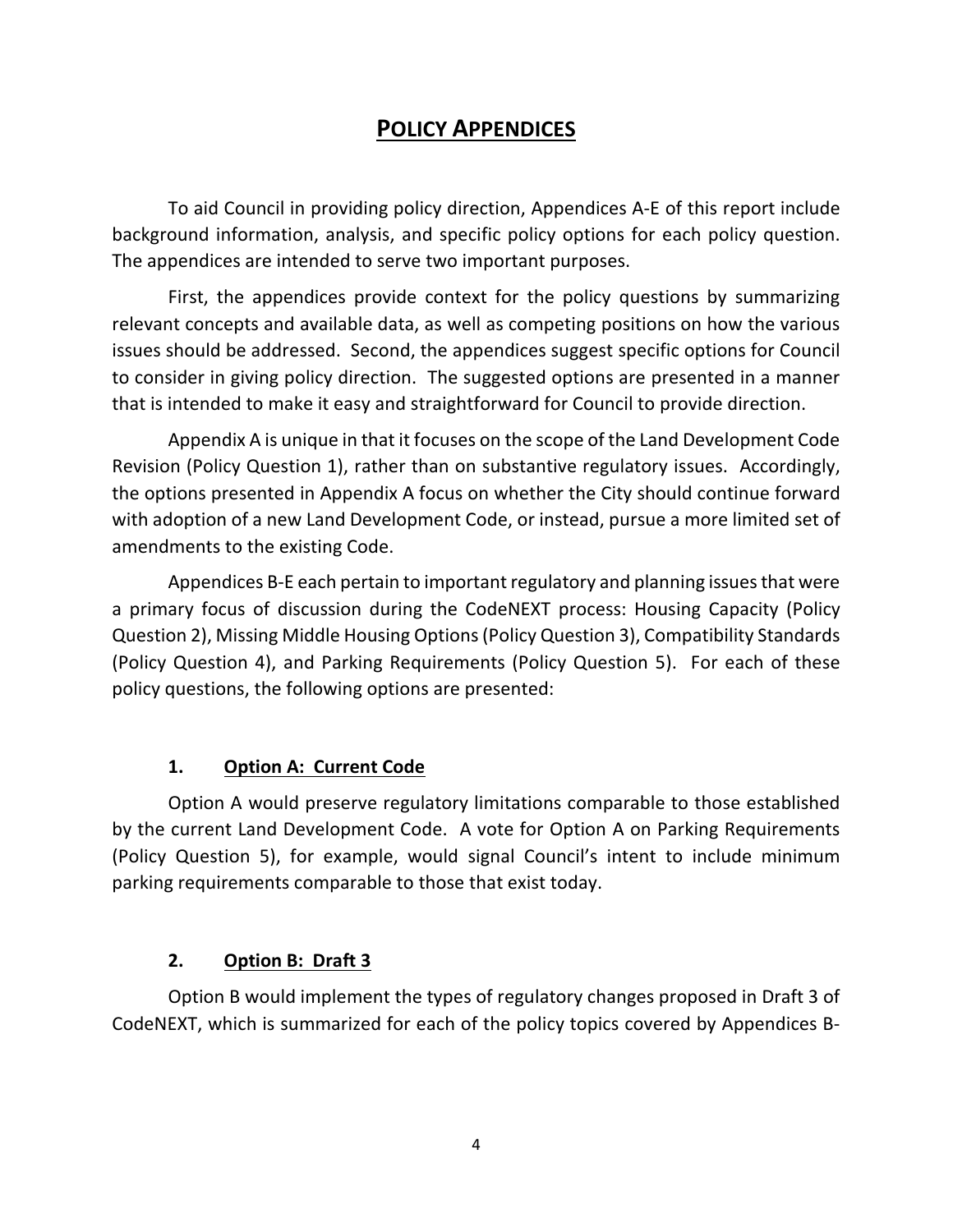$E<sup>1</sup>$  $E<sup>1</sup>$  $E<sup>1</sup>$  Voting for Option B on a particular topic does not mean that revisions to Draft 3 are not needed. Instead, a vote for Option B means that CodeNEXT struck the right balance between the protections afforded by the current Land Development Code and *Imagine Austin*'s emphasis on achieving a more "compact and connected" city.

#### **3. Option C: Enhanced**

l

Option C represents a more significant departure from the current Land Development Code than was proposed in Draft 3 and would generally provide for greater densification and housing capacity. The specific measures discussed under Option C include revisions recommended by the Planning Commission during the CodeNEXT process, as well as measures drawn from the *Strategic Housing Blueprint* and other Council directives issued over the last several years.

If Council selects Option C on a particular policy question, the core team would consider revisions necessary to implement those measures. A vote for Option C on Housing Capacity (Policy Question 2), for example, would signal Council's intent for staff consider incorporating the measures discussed in Appendix B. In many cases, evaluating the feasibility of measures suggested for Option C would require careful interdepartmental review.

<span id="page-6-0"></span><sup>&</sup>lt;sup>1</sup> To review Draft 3 and associated materials, see:<https://www.austintexas.gov/page/codenext-draft-3>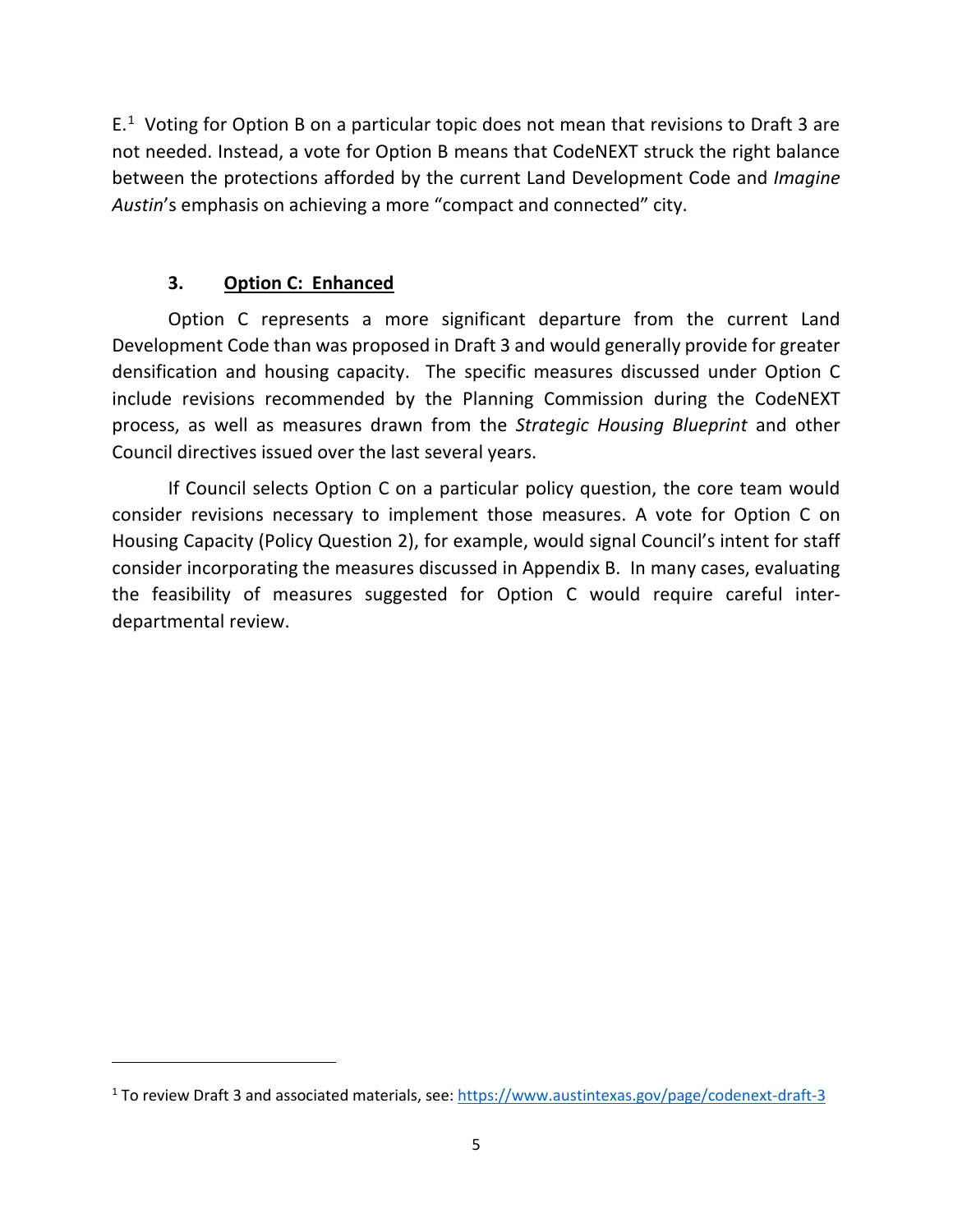# **APPENDIX A:**

# **SCOPE OF LAND DEVELOPMENT CODE REVISION**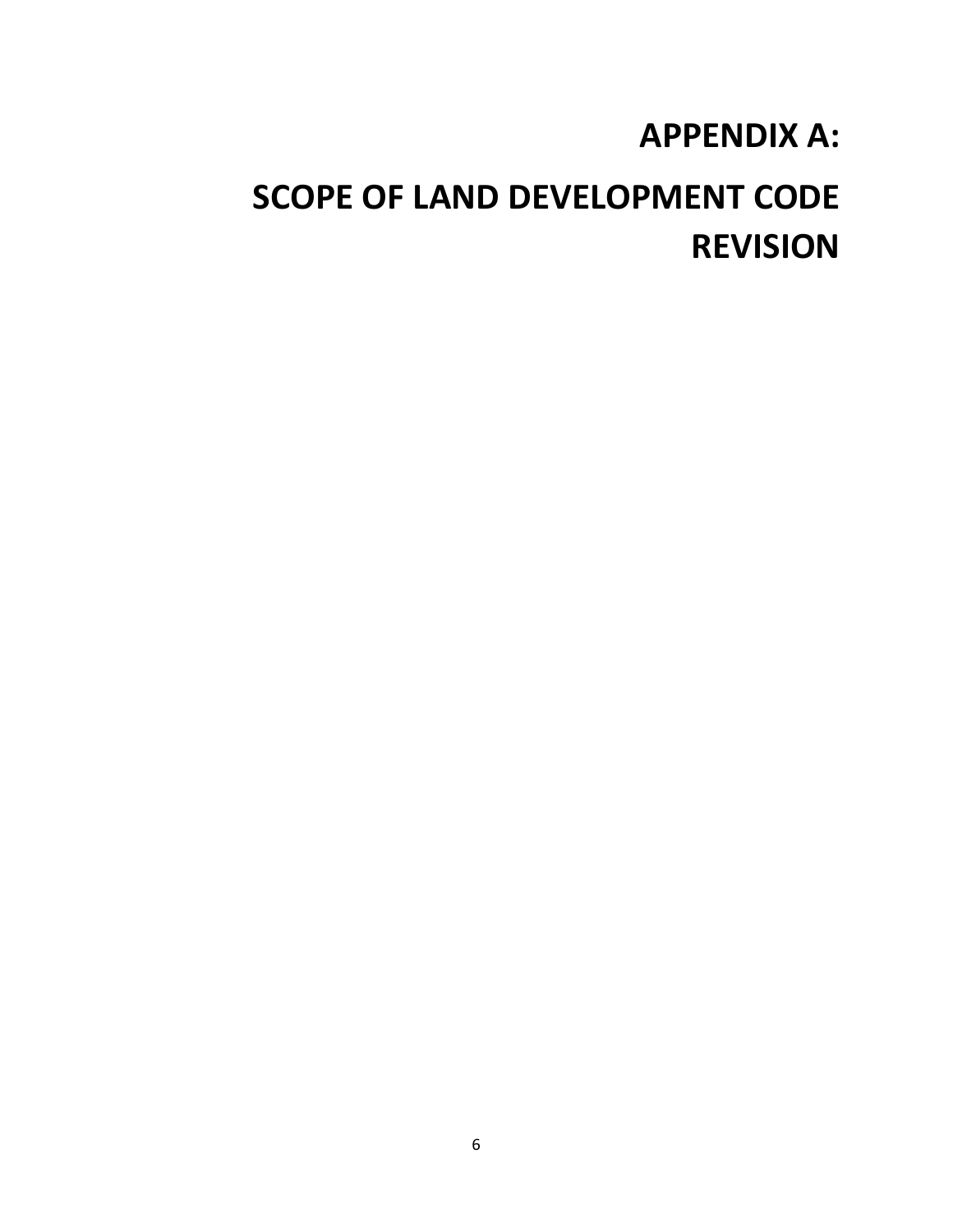- **Policy Question 1: Scope of Code Revision**. To what extent should the Land Development Code be revised? Options include:
	- **Option A** Adopt a new Land Development Code, consisting of:
		- i. A new Land Development Code (text) and Zoning Map, to take effect concurrently; or
		- ii. A new Land Development Code (text) only, with the effective date deferred until Council adopts a new Zoning Map.
	- **Option B** Adopt a limited set of amendments to the existing Land Development Code, targeting improvements in one or more policy areas.

#### **Policy Context**:

Early in the CodeNEXT process, Council passed Resolution No. 20150618-095 reaffirming support for a fairly comprehensive approach to revising the City's Land Development Code. [2](#page-8-0) That approach, dubbed "2.5," was consistent with the 2014 *Land Development Code Diagnosis*, which identified significant overarching deficiencies with the City's current Land Development Code indicating the need for a fairly comprehensive revision across multiple chapters.<sup>[3](#page-8-1)</sup>

 To provide Council a thorough range of options, the discussion below presents two different ways in which a new Land Development Code could be adopted. An alternative option to pursue a more limited set of amendments to current Code is also presented.

#### **Policy Options:**

 $\overline{\phantom{a}}$ 

#### *Option A* **New Code Adoption.**

i. Adopt *Both* a New Code and New Zoning Map

Two distinct options exist for adopting a new Land Development Code. The first option, which was used in Draft 3, is to adopt both the new Code and new Zoning Map

<span id="page-8-1"></span><sup>3</sup> The 2014 *Land Development Code Diagnosis* is viewable at:

<span id="page-8-0"></span><sup>&</sup>lt;sup>2</sup> Council's resolution is viewable at[: http://www.austintexas.gov/edims/document.cfm?id=234104](http://www.austintexas.gov/edims/document.cfm?id=234104)

[https://www.austintexas.gov/sites/default/files/files/Planning/CodeNEXT/Austin\\_CodeDiagnosis\\_Public](https://www.austintexas.gov/sites/default/files/files/Planning/CodeNEXT/Austin_CodeDiagnosis_PublicDraft_web_050514.pdf) [Draft\\_web\\_050514.pdf](https://www.austintexas.gov/sites/default/files/files/Planning/CodeNEXT/Austin_CodeDiagnosis_PublicDraft_web_050514.pdf)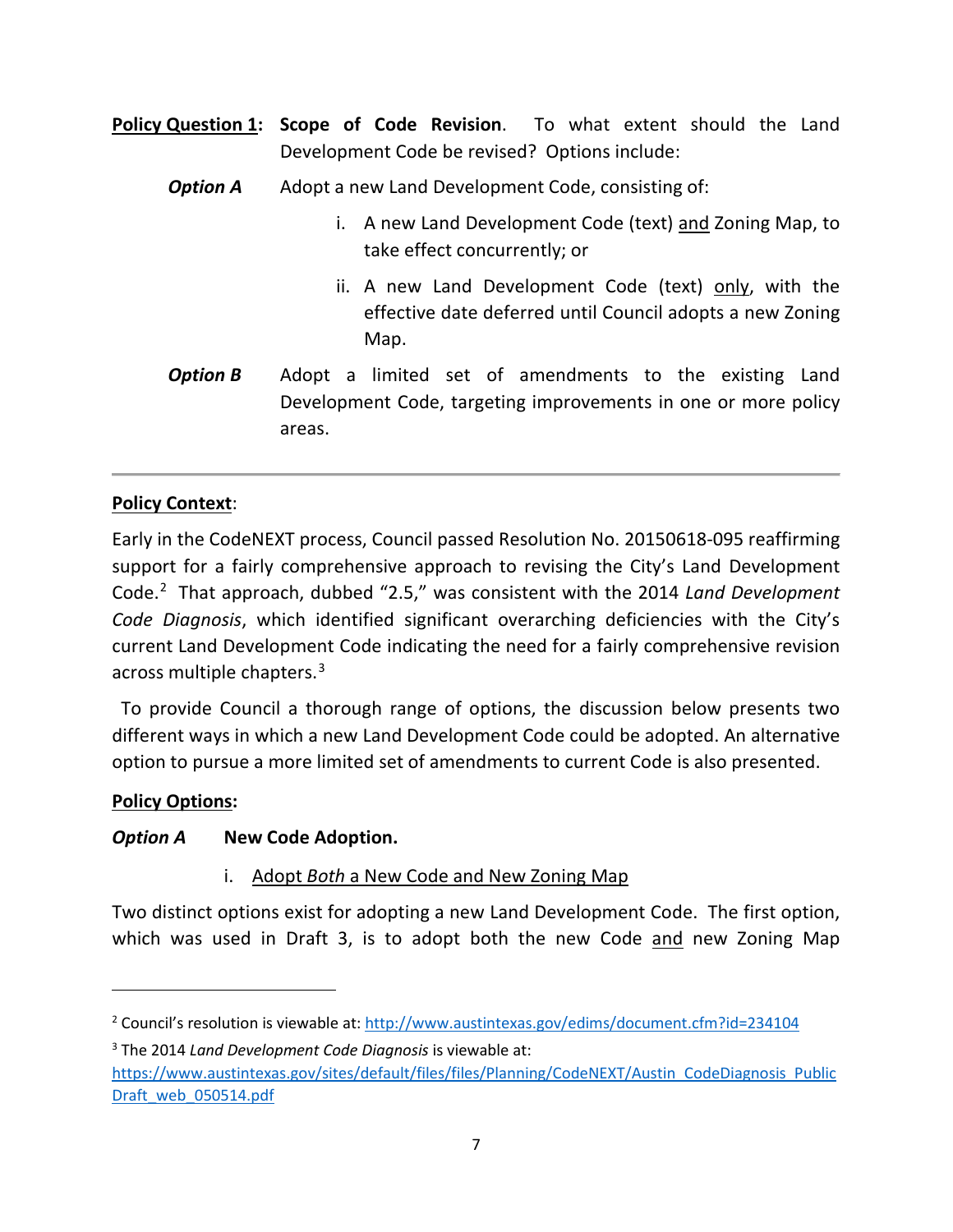concurrently. This option allows the new regulations to take effect immediately on a citywide basis, although the substantive impact of the changes would vary depending on where the new zoning districts are applied. In CodeNEXT, the most intensive new zones were generally limited to areas along corridors and within identified regional centers.

Without an opportunity for areawide planning, this option may require the use of at least "placeholder zoning" that freezes existing zoning regulations in place for particular areas and defers application of new zoning districts to a subsequent rezoning process. While stakeholders expressed a range of perspectives regarding the Draft 3 Zoning Map, one frequent criticism was that the map applied its placeholder zoning category, called "Former Title 25 (F25)," to larger portions of the City than was necessary.

Going forward, if Council gives policy direction to continue towards adoption of a new Code and Zoning Map, staff may revisit the use of the F25 zone and propose a Zoning Map that applies new zones to larger portions of the City. This also depends in part on the direction Council provides regarding other policy questions, most notably Question 2 (Housing Capacity) and Question 3 (Missing Middle Housing Types).

#### ii. Adopt a New Land Development Code (Text) *Only*, to Become Effective Only When a New Map is Subsequently Adopted.

The second option for adopting a new Land Development Code is to adopt the text of the Code first, and delay its effective date until Council adopts a new Zoning Map. This approach would allow a more comprehensive and focused mapping process to occur after Council decides on the overall content of the new regulations and zoning districts. However, given the substantial time and resources that a comprehensive mapping process may require, this approach would likely mean that the new Land Development Code would not take effect for a considerable period of time after its initial adoption.

For a variety of reasons, staff does not recommend adopting a new Land Development Code that would take effect without concurrently adopting a new Zoning Map. The Land Development Code and Zoning Map are interrelated and it would be extremely difficult, if not impossible, to apply a new Code to areas within zoning districts established under a prior version of the Code. Similarly, while using a placeholder zone like "F25" is acceptable, staff does not recommend adopting a Zoning Map that depicts zoning districts established under different versions of the Land Development Code.

# *Option B* **Targeted Amendments to Current Code.**

Adopting amendments to the current Land Development Code, rather than adopting an entirely new Code, is another option available to Council. Should Council wish to pursue this option, staff would recommend confining the amendments to discrete topic areas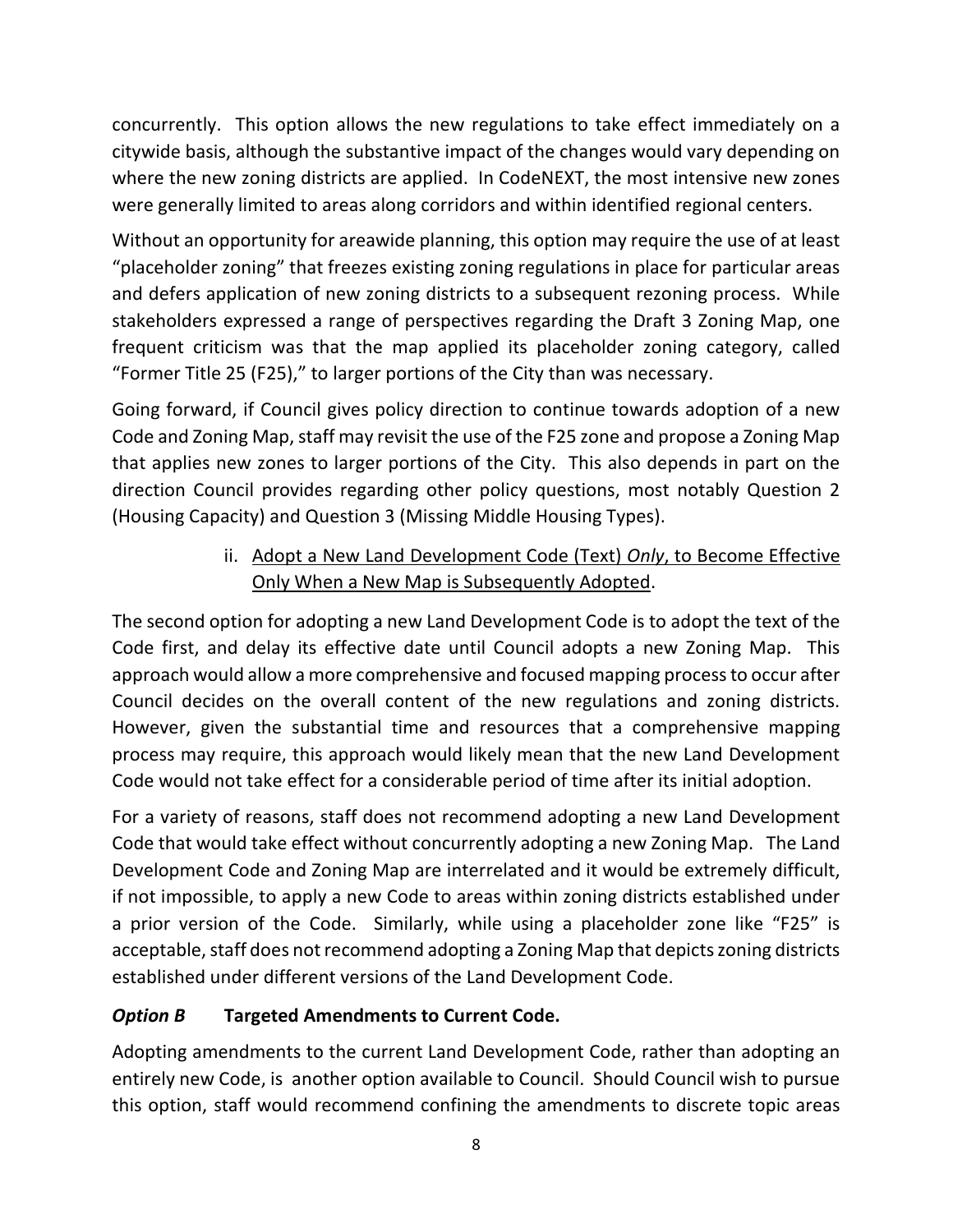rather than attempting to make the kind of broad substantive and structural changes included in CodeNEXT.

Because all chapters of the Land Development Code are interrelated, it's hard to make significant changes to one chapter without having to amend several other chapters as well. Changing the system of zoning districts or permitting procedures, for example, would likely affect numerous sections of the Land Development Code throughout multiple chapters.

In sum, the more significantly Council wishes to change aspects of the current Land Development Code, the more difficult it becomes to do so through amendments to the existing Code. If this is an option Council wishes to consider, staff will be available to provide general guidance as to the types of changes that could reasonably be made through amendments to the existing Code.

For the reasons identified in Council's resolution and the *Code Diagnosis Report*, staff recommends continuing forward with adoption of both a new Land Development Code and new Zoning Map.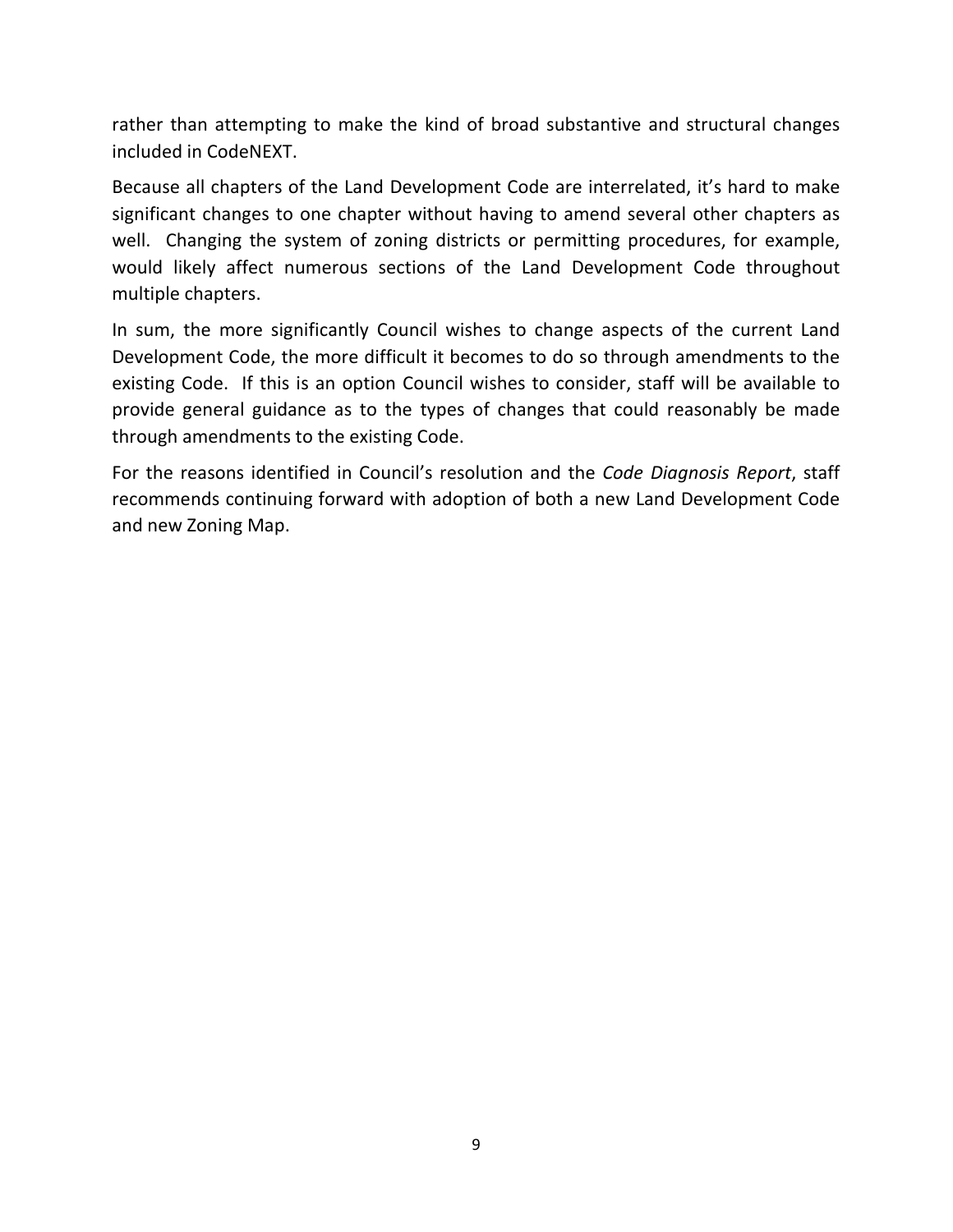# **APPENDIX B: HOUSING CAPACITY**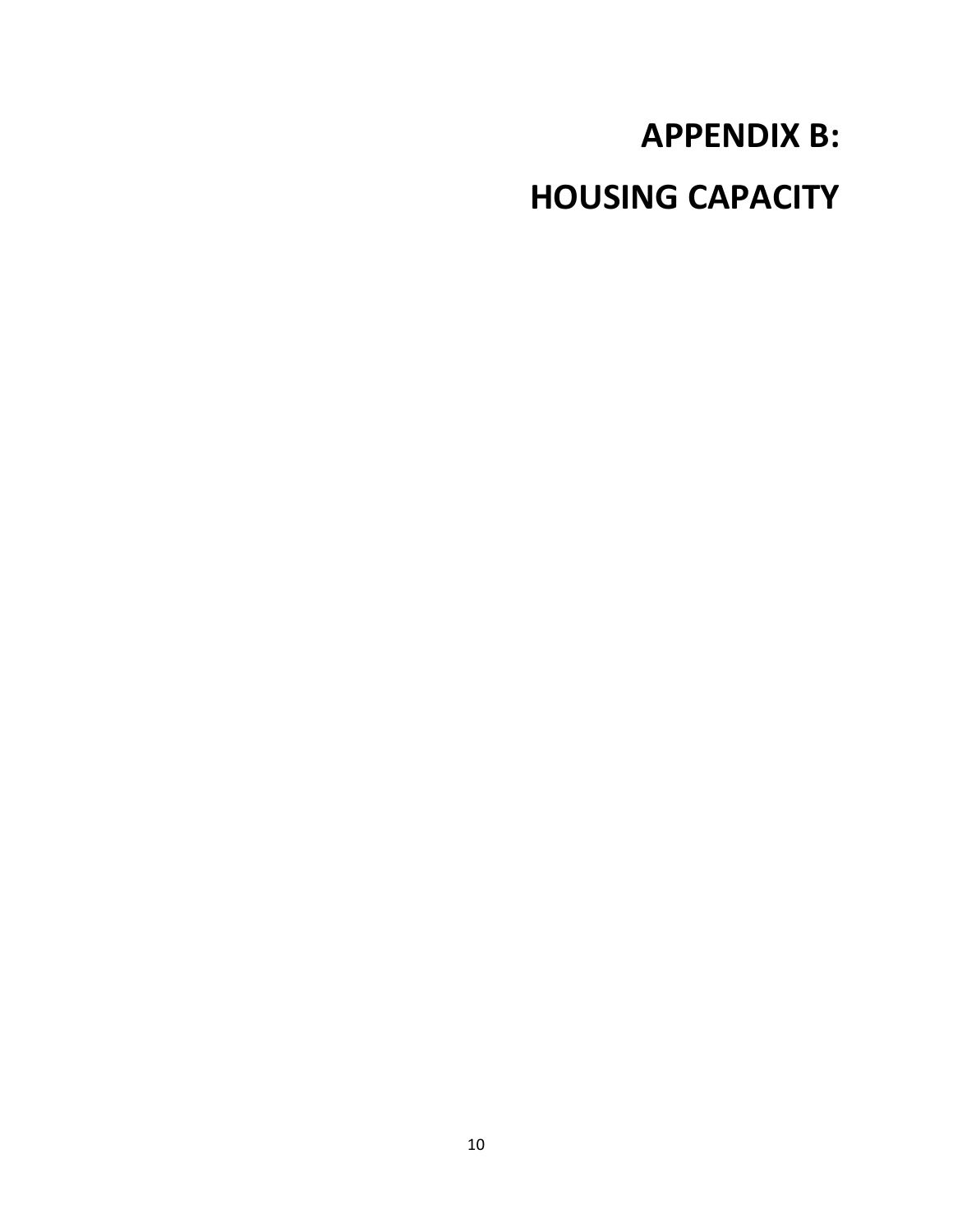**Policy Question 2. Housing Capacity.** To what extent should the Land Development Code provide for additional housing capacity in order to achieve the 135,000 additional housing units recommended by the *Strategic Housing Blueprint*? Options include:

| <b>Option A</b> | Maintain the level of housing capacity provided by the current Land<br>Development Code (i.e., approximately 145,000 new units);   |
|-----------------|------------------------------------------------------------------------------------------------------------------------------------|
| <b>Option B</b> | Provide a level of housing capacity comparable to Draft 3 (i.e.,<br>approximately 287,000 new units); or                           |
| <b>Option C</b> | Provide greater housing capacity than Draft 3, through enhanced<br>measures to allow construction of additional residential units. |

#### **Policy Context**:

l

In order to keep pace with population growth, the *Austin Strategic Housing Blueprint* establishes a goal of constructing 135,000 new housing units by 2025.<sup>[4](#page-12-0)</sup> To achieve that goal, the Land Development Code should allow for greater housing capacity than 135,000 units. This is because, as shown in Figure B-1, the actual number of units built will be less than the total capacity of units that could be constructed under the Code:



**FIGURE B-1** (Planning Commission's "Mapping Working Group," February 7, 2018)

<span id="page-12-0"></span><sup>4</sup> The *Strategic Housing Blueprint*, adopted by Council in April 2017, is viewable at: [https://www.austintexas.gov/sites/default/files/files/NHCD/Strategic\\_Housing\\_Blueprint\\_4.24.17\\_\\_red](https://www.austintexas.gov/sites/default/files/files/NHCD/Strategic_Housing_Blueprint_4.24.17__reduced_.pdf) [uced\\_.pdf](https://www.austintexas.gov/sites/default/files/files/NHCD/Strategic_Housing_Blueprint_4.24.17__reduced_.pdf)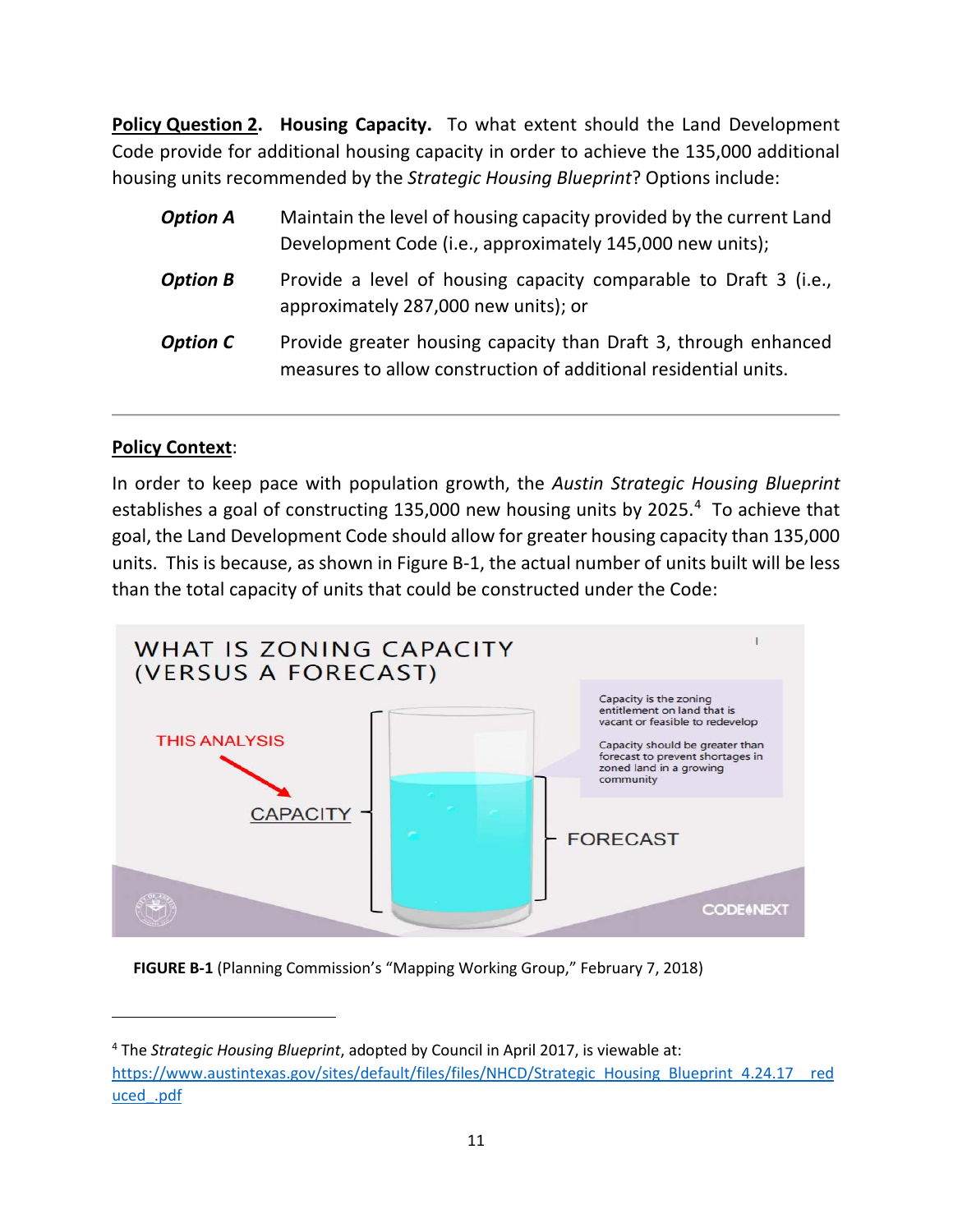Housing capacity is an all-encompassing topic that implicates many aspects of land use planning and development, including the regulatory topics addressed in Appendix C (Missing-Middle Housing Types), Appendix D (Compatibility Standards), and Appendix E (Parking Requirements). Although housing capacity is not solely determined by the Land Development Code, regulations that individually or cumulatively limit developable area or increase project costs have the potential to significantly impact housing capacity.

During the CodeNEXT process, the City's staff and consultant teams used the "Envision Tomorrow" model to compare housing capacity based on entitlements provided under the current Land Development Code to the housing capacity estimated based on changes proposed in Draft 3. [5](#page-13-0)

This analysis determined that current housing capacity was roughly equal to the goal of 135,000 new units established in the *Strategic Housing Blueprint*. While there is no definite rule regarding how much housing capacity should exceed the desired number of new units, providing for little excess capacity is generally regarded as insufficient.

#### **Policy Options:**

l

With this context in mind, the following three options available to address the overall issue of housing capacity through the Land Development Code Revision.

#### *Option A* **Current Code.**

One option would be to limit housing capacity to the approximately 145,000 new units provided for by the current Land Development Code. This capacity calculation, based on the comparative analysis described below, should not be viewed in isolation but in relationship to Option B—i.e., the Draft 3 option. Should Council wish to limit capacity to the level provided by current code, the two clearest options would be to either not proceed with the Land Development Code Revision at this time or minimize the application of new residential zoning districts that increase development potential.

<span id="page-13-0"></span><sup>5</sup> For a summary of the "Envision Tomorrow" analysis, see:

http://austintexas.gov/sites/default/files/files/Planning/CodeNEXT/FregoCouncilWorkSessionSlides\_021 318.pdf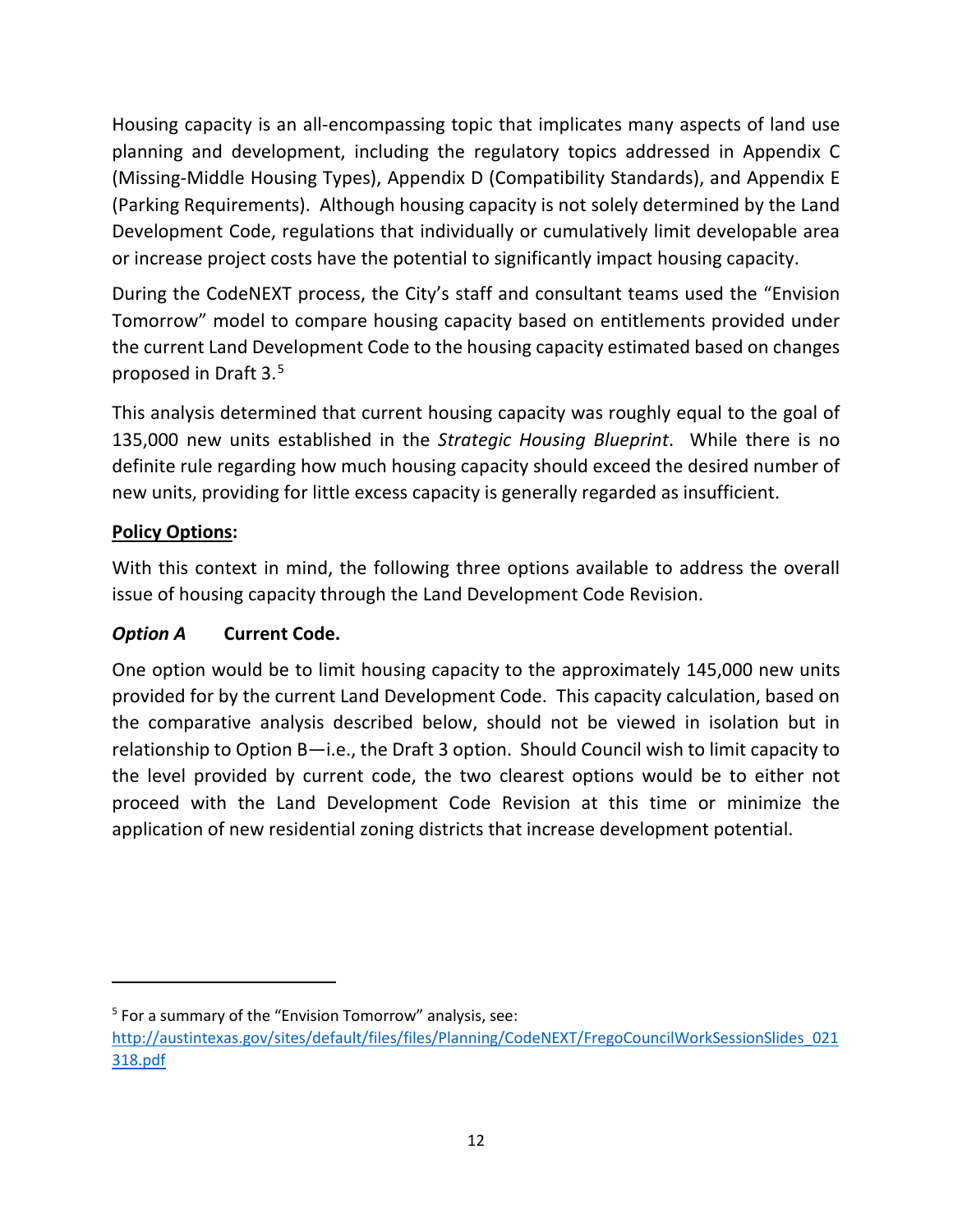#### *Option B* **Draft 3.**

The second option for responding to Policy Question 2 is to maintain the overall housing capacity estimated for Draft 3, which was calculated to be approximately 287,000 new units or roughly double the number units than could be constructed under the current Land Development Code. If Council chooses this option, the Code Development process would not include map or regulatory changes intended to significantly increase overall housing capacity beyond that amount.

# **i. Comparing Housing Capacity: CodeNEXT vs. Current Code.**

In considering Option B, it's important to understand that the analysis used to compare housing capacity under Draft 3 versus the current Land Development Code was imperfect and subject to certain limitations. For example, while the analysis was comprehensive and conducted at a parcel level, it was difficult to precisely compare the development potential of the new zones proposed under Draft 3 to the zoning districts established under the current Land Development Code.

Despite these limitations, however, staff regards the analysis as a useful measure of how much housing capacity would likely increase under Option B. Figure B-2, on the next page, highlights key data points and findings used to support the analysis: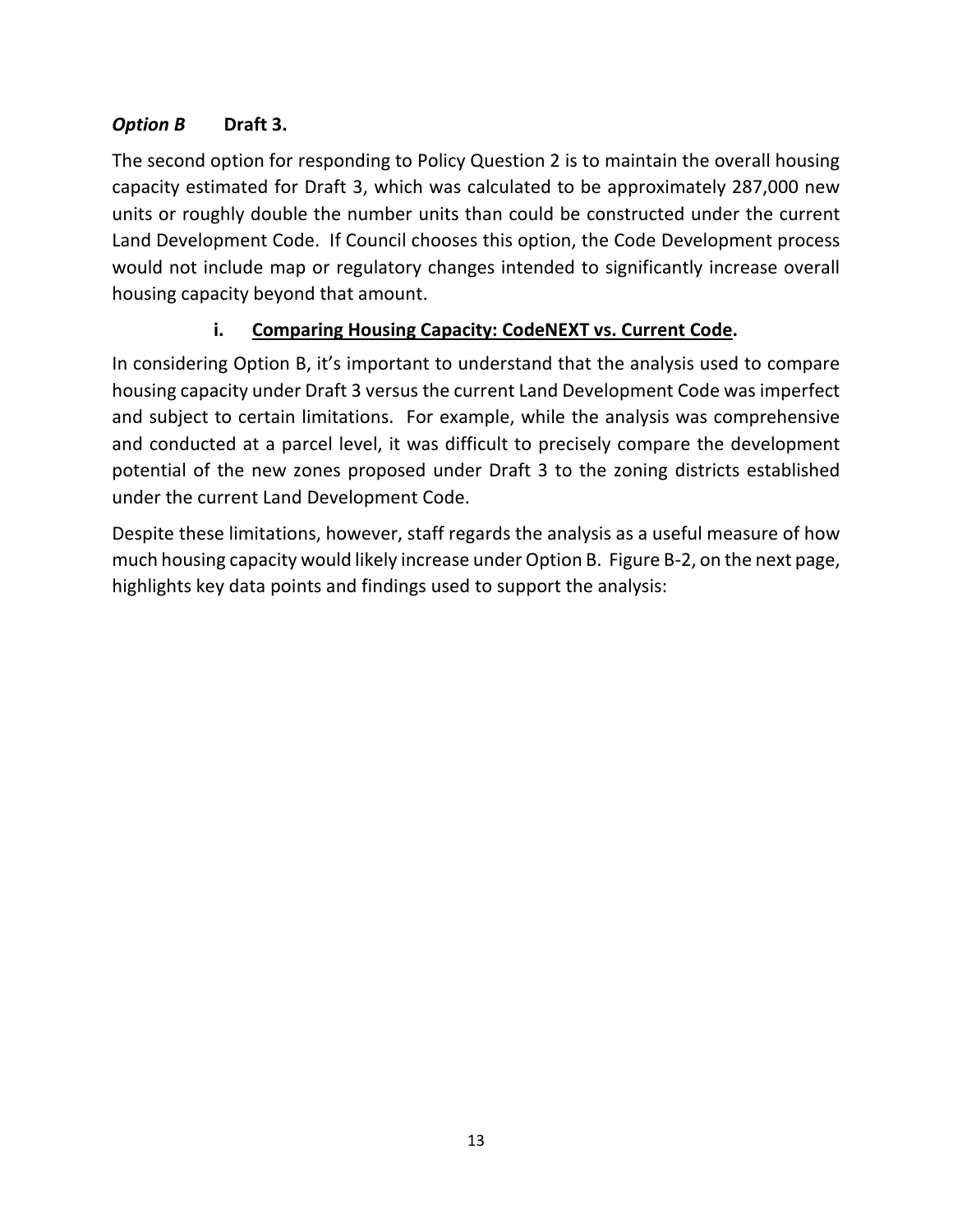

**FIGURE B-2** (*Source: "CodeNEXT Report Card"*) [6](#page-15-0)

#### **ii. How Draft 3 Achieves Additional Housing Units.**

To achieve the increase in housing capacity described in Figure B-2, above, Draft 3 relies primarily on mixed-use development options available through an expanded density

l

<span id="page-15-0"></span><sup>&</sup>lt;sup>6</sup> The "CodeNEXT Report Card" is viewable at:

[http://www.austintexas.gov/sites/default/files/files/Planning/CodeNEXT/CodeNEXT\\_D3\\_Report\\_Card\\_0](http://www.austintexas.gov/sites/default/files/files/Planning/CodeNEXT/CodeNEXT_D3_Report_Card_041218.pdf) [41218.pdf](http://www.austintexas.gov/sites/default/files/files/Planning/CodeNEXT/CodeNEXT_D3_Report_Card_041218.pdf)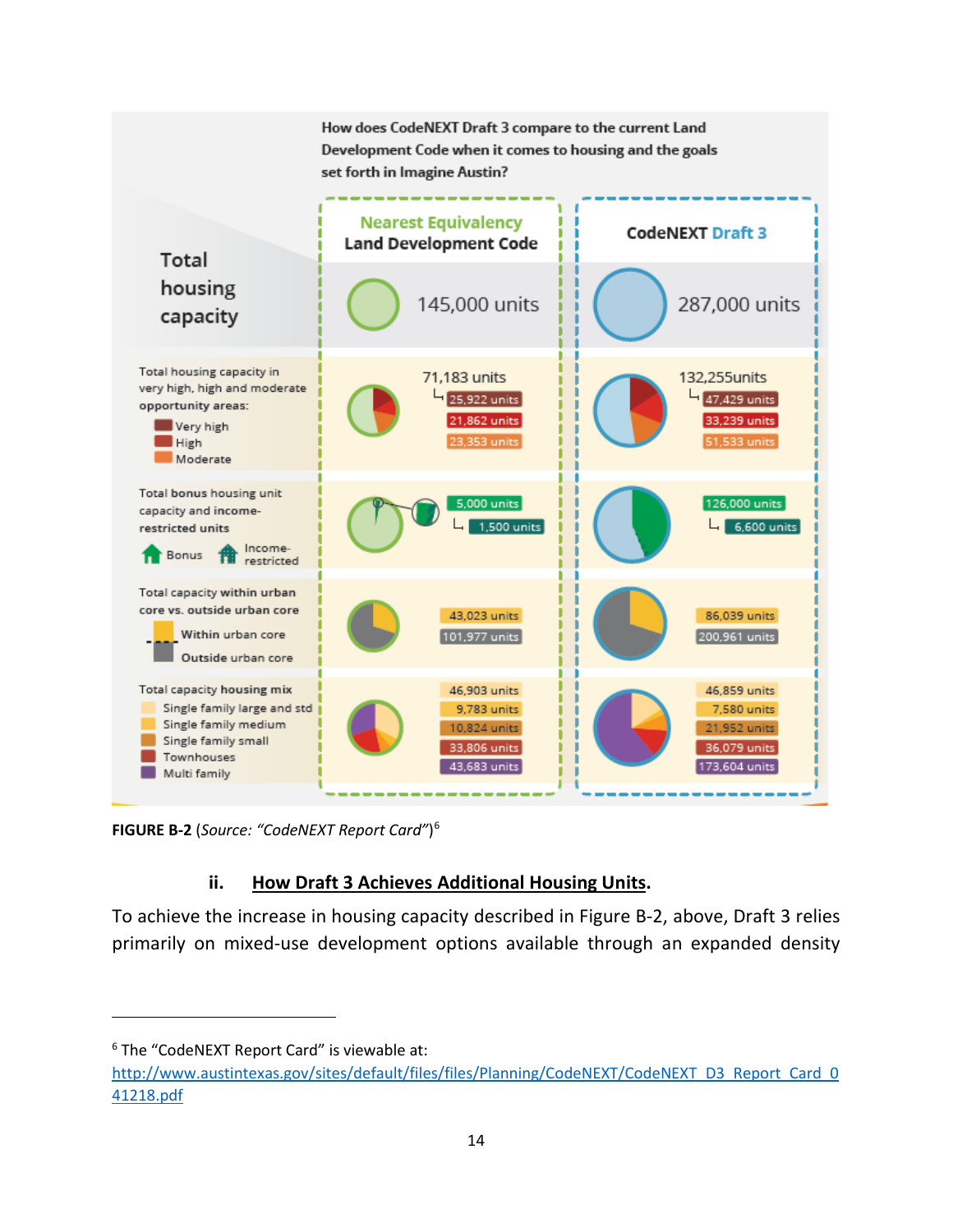bonus program that increases allowable densities for developments with affordable housing units.

This approach is consistent with the *Strategic Housing Blueprint's* recommendation to implement consistent density bonus programs for centers and corridors. Bonus programs such as the University Neighborhood Overlay, Vertical Mixed Use, and the Downtown Density Bonus Program have all been successful under the current Land Development Code, but they are geographically limited and therefore unable to significantly increase overall housing capacity citywide.

#### *Option C* **Enhanced.**

The third option for responding to Policy Question 2 is to increase overall housing capacity beyond the 287,000 new units provided for under Draft 3. If Council chooses the enhanced option, staff would incorporate some or all of the following measures to achieve greater housing capacity:

#### **i. Increase in By-Right Entitlements.**

Draft 3 sought to increase housing capacity primarily through the density bonus, rather than providing more "by right" entitlements that do not require developers to provide affordable units. This is because, in general, Draft 3 confined application of the more intensive zones to fairly limited areas along transit corridors and in urban centers specifically identified by the *Imagine Austin* Comprehensive Plan.

The Planning Commission, in its recommendation to Council, proposed several measures that would apply Draft 3's new zones to a larger portions of the City, though still focused primarily on *Imagine Austin*'s corridors and centers. These options would likely increase housing capacity above the level achieved in Draft 3.

#### **ii. Further Expanding the Density Bonus Program.**

In addition to proposing expansions in by-right entitlements, the Planning Commission also proposed changes that would further expand the availability of the citywide density bonus program beyond the increases proposed in Draft 3. These options would likely increase overall housing capacity above the level estimated for Draft 3.

#### **iii. Changes to Non-Zoning Regulations.**

Zoning standards affect housing capacity by directly regulating factors such as building size, lot coverage, and land use. However, non-zoning regulations indirectly affect housing capacity as well by limiting the degree to which development can utilize its full zoning entitlements. Examples include: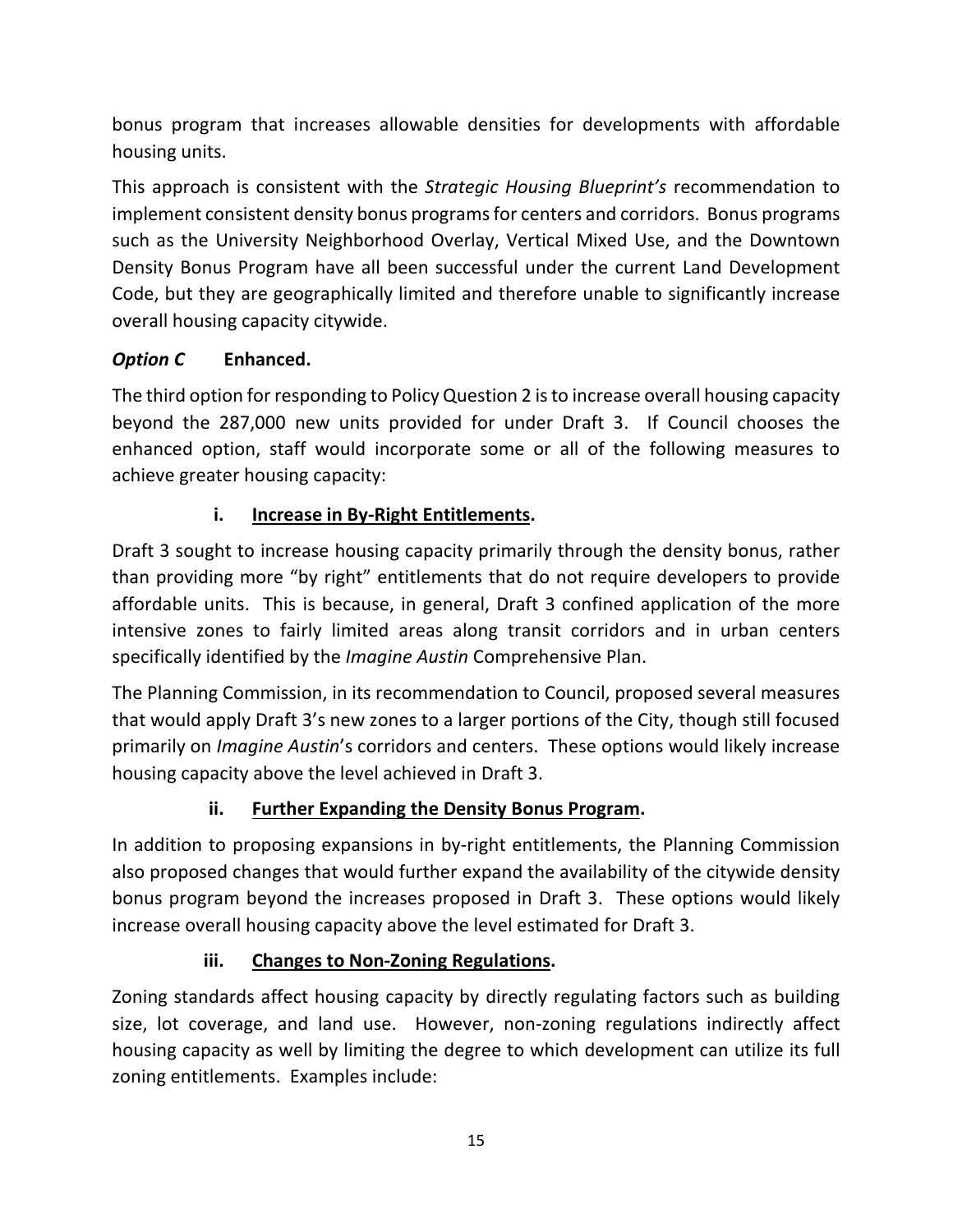- Drainage and water quality improvements
- Parkland dedication and open space requirements
- Tree preservation requirements
- Transportation improvements and dedication of right-of-way
- Utility easements

l

Each of these regulations serves important purposes, including the protection of public safety and the environment, as well as maintaining a high-quality public realm that provides opportunities for recreation and participation in civic life. On many occasions, however, Council has raised concerns regarding the overall impact of non-zoning regulations on housing capacity and has initiated several measures to consider changes.

For example, drawing on measures proposed in the Obama administration's "Housing Toolkit," Council passed a resolution shortly before the termination of CodeNEXT that directed the City Manager to study the cumulative effects of non-zoning regulations on development and "the extent to which non-zoning regulations may affect the number of developable residential units."[7](#page-17-0)

Similarly, shortly after adoption of the 2016 amendments to the City's Parkland Dedication Ordinance, Council passed a resolution initiating code amendments and seeking recommendations to provide additional entitlements for development projects dedicating on-site parkland in order to help offset impacts to developable area.<sup>[8](#page-17-1)</sup>

In addition to limiting developable area, regulations can discourage redevelopment of under-utilized properties that were originally developed before current regulations took effect. To address this issue, the current Land Development Code includes exceptions that allow noncompliant properties to redevelop if on-site water quality controls are provided. Redevelopment exceptions offer another tool that can be used to mitigate the impacts of non-zoning regulations on development.

If Council votes in favor of Option C for Policy Question 2, staff would carefully coordinate with all affected departments to explore including new measures in the Land Development Code along the lines of those discussed above.

<span id="page-17-0"></span><sup>&</sup>lt;sup>7</sup> See Resolution No. 20180628-125, at[: http://www.austintexas.gov/edims/document.cfm?id=301941](http://www.austintexas.gov/edims/document.cfm?id=301941)

<span id="page-17-1"></span><sup>&</sup>lt;sup>8</sup> See Resolution No. 20160211-058, at[: http://www.austintexas.gov/edims/document.cfm?id=249135](http://www.austintexas.gov/edims/document.cfm?id=249135)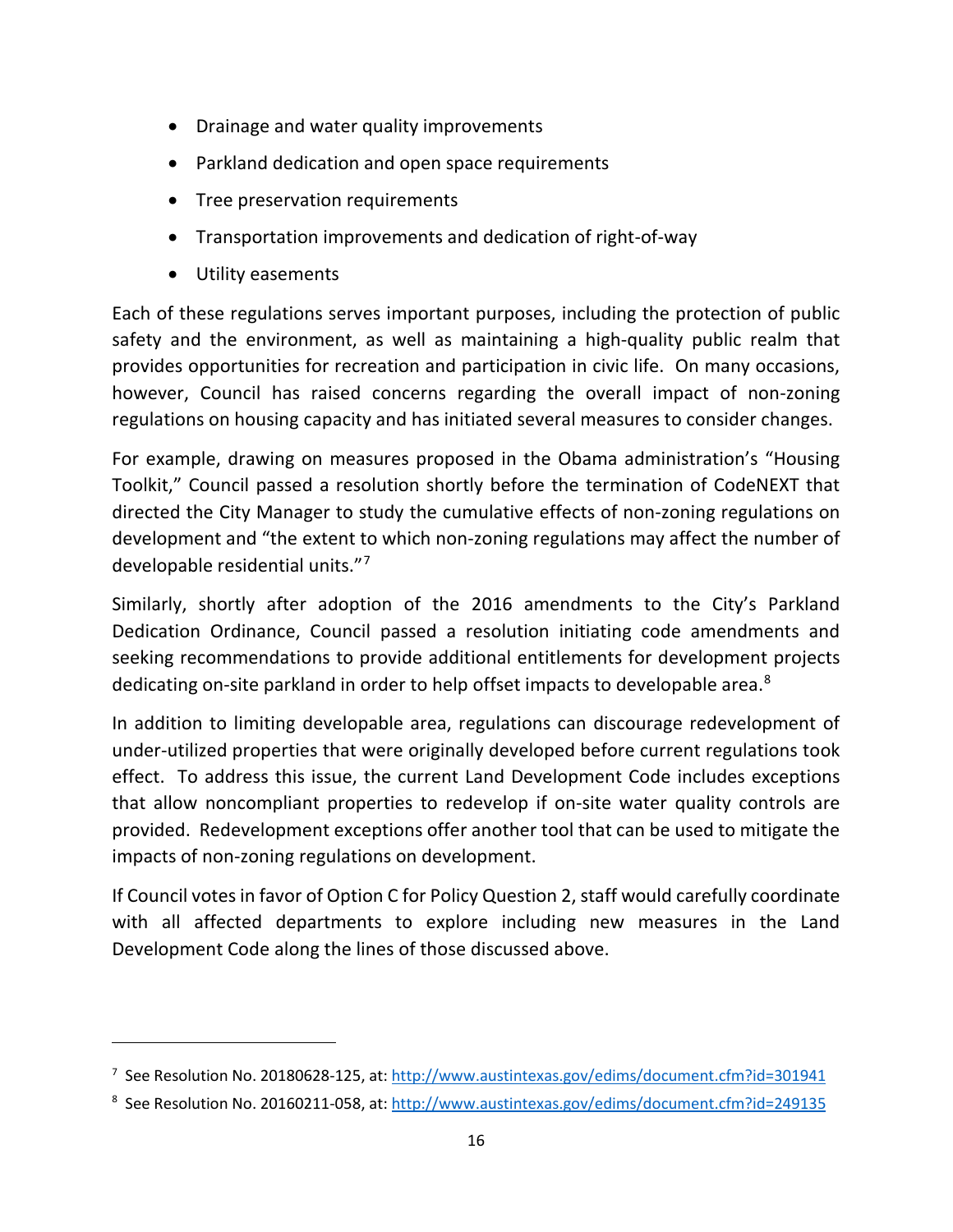#### **iv. Changes Proposed for the "Enhanced Options" in Appendices C-E.**

As mentioned above, the enhanced options discussed in Appendix C (Missing-Middle Housing Types), Appendix D (Compatibility Standards), and Appendix E (Parking Requirements) would also increase housing capacity. These options are discussed separately, however, because they relate to other policy questions that were a primary focus of discussion during the CodeNEXT process.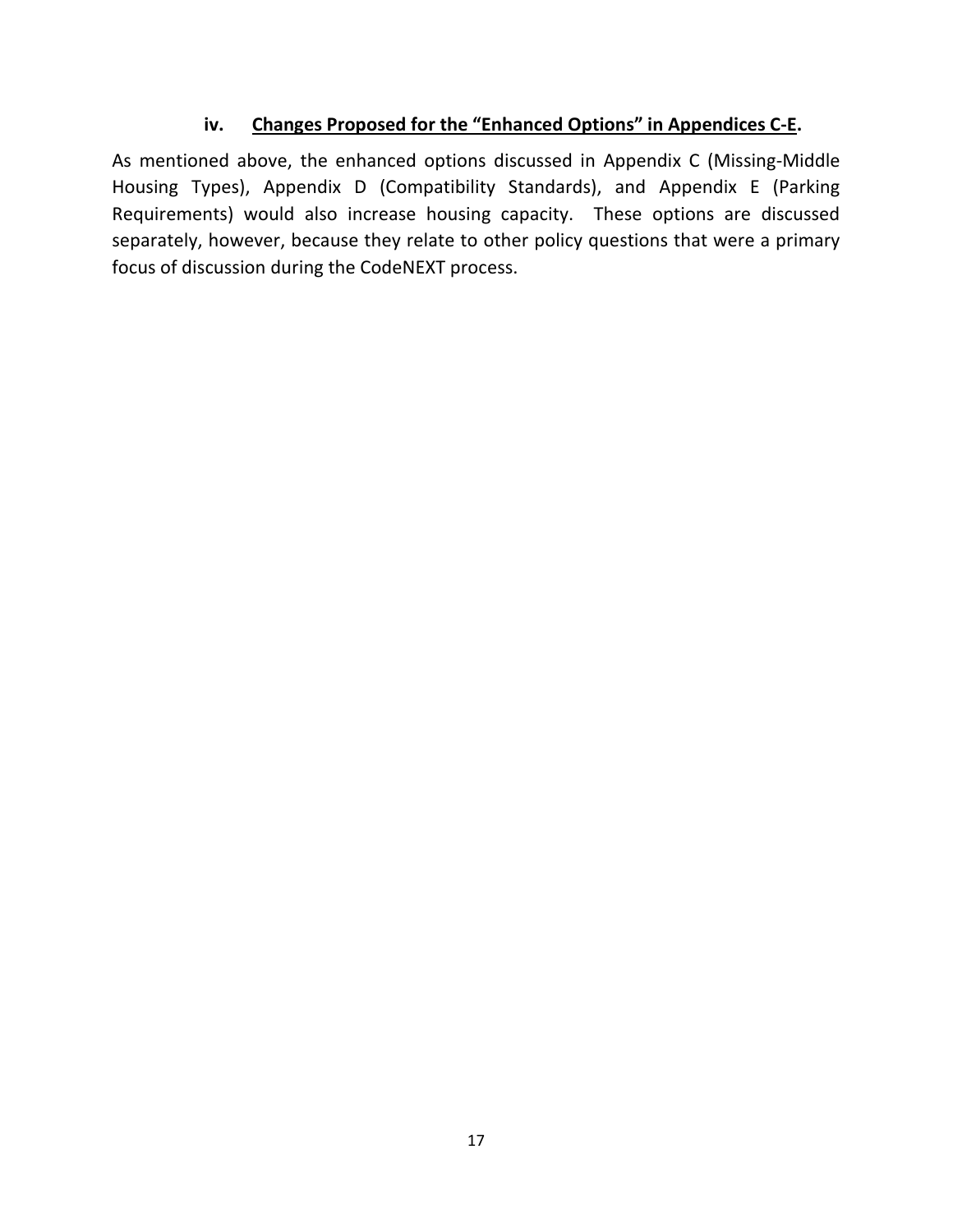# **APPENDIX C:**

# **MISSING MIDDLE HOUSING**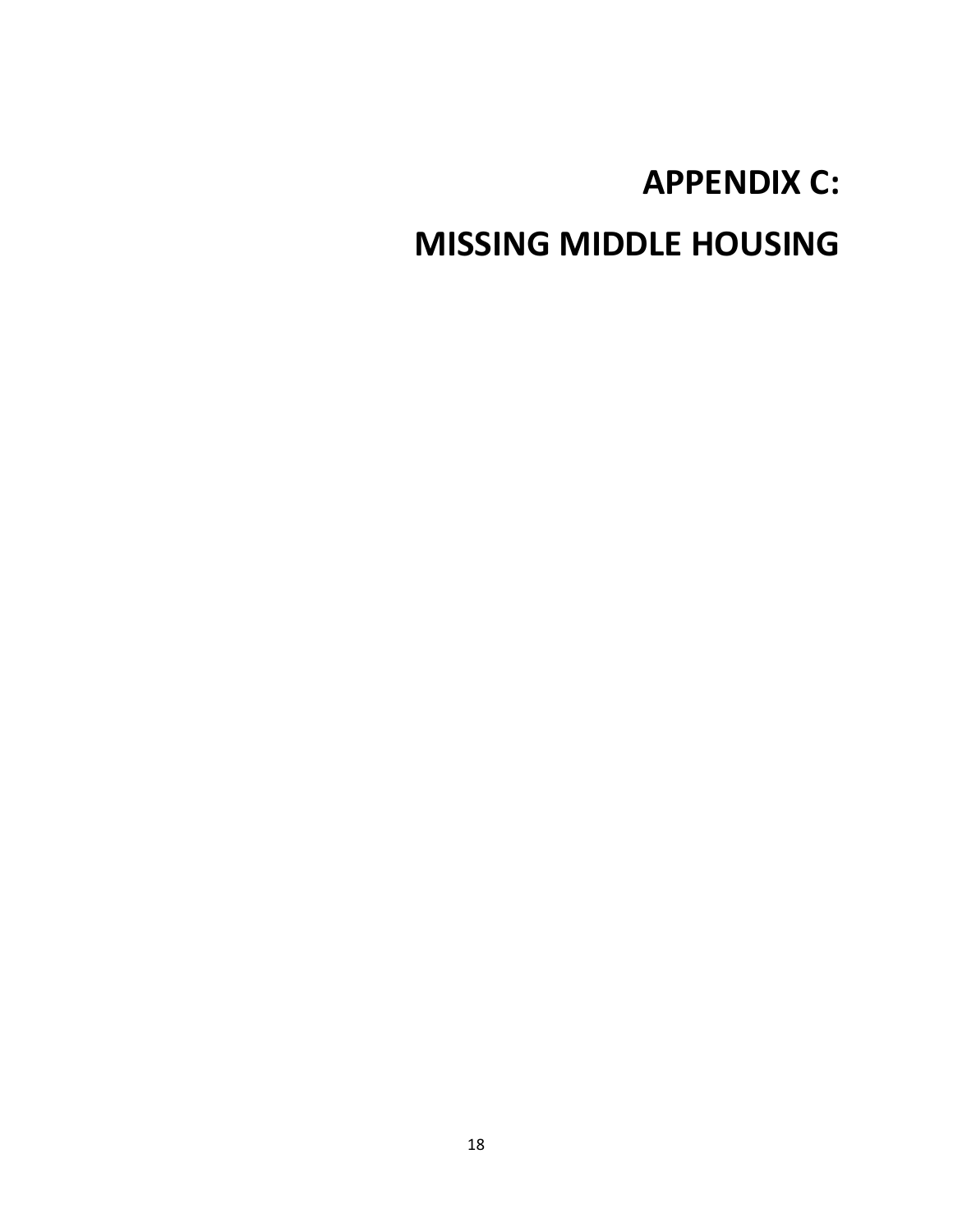| <b>Policy Question 3: Missing Middle Housing Types.</b> To what extent should the Land<br>Development Code encourage more "missing-middle" housing<br>types, such as duplexes, multiplexes, townhomes, cottage courts,<br>and accessory dwelling units? Options include: |  |  |  |
|--------------------------------------------------------------------------------------------------------------------------------------------------------------------------------------------------------------------------------------------------------------------------|--|--|--|
| Maintain the range of housing types provided for by the current<br>Land Development Code;                                                                                                                                                                                |  |  |  |
| Provide for a range of housing types comparable to Draft 3; or                                                                                                                                                                                                           |  |  |  |
| Provide for a greater range of housing types than Draft 3.                                                                                                                                                                                                               |  |  |  |
|                                                                                                                                                                                                                                                                          |  |  |  |

#### **Policy Context**:

The term "missing middle" generally refers to the variety of building types that fall between detached, single-family homes, and large apartment buildings. As shown below, in Figure C-1, duplexes, multiplexes (i.e., small-scale multifamily uses), townhomes, cottage courts, and accessory dwelling units ("ADUs") are all examples of missing middle housing:



**FIGURE C-1** (Source: Staff presentation at PC/ZAP Joint Session, November 28, 2017)

Missing middle housing offers alternatives to standard single-family homes or large apartment complexes that dominate Austin's residential housing supply and may provide a range of price points for buyers priced out of a traditional single-family neighborhood. The *Imagine Austin* comprehensive plan recognizes the need for missing middle housing by making eight separate recommendations to diversify housing types and by adopting Priority Program #6, which provides that:

*"To meet the market demand of our growing and diversifying population, the range of available housing choices must expand throughout the city. Alternatives to the typical larger-lot single family and garden-style*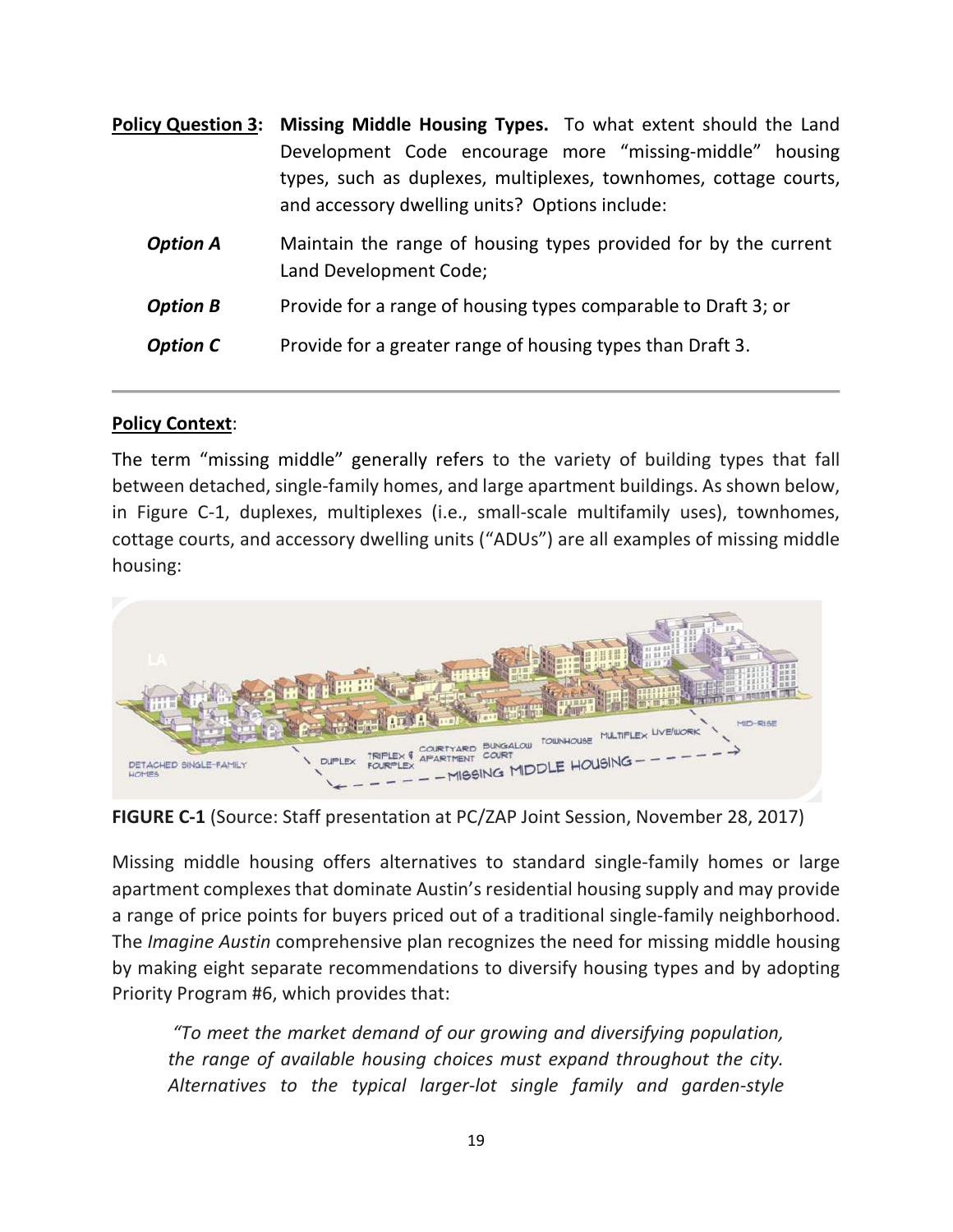*apartments that characterize much of Austin's housing stock are needed, including a greater variety of starter and move-up homes. The introduction and expansion into the market of housing types such as row houses, courtyard apartments, bungalow courts, small lot single-family, garage apartments, and live/work units can meet this emerging demand."*[9](#page-21-0)

#### **Policy Options:**

l

#### *Option A* **Current Code***.*

One option would be to provide for a range of missing middle housing types comparable to what's allowed in current Land Development Code. To provide context for this option, following is a summary of the missing middle housing currently allowed, the regulatory limits to constructing missing middle units, and the handful of changes the City has made in recent years to incentivize missing middle housing.

#### **i. Missing middle housing allowed by current code**.

In general, the current Land Development Code allows the following missing middle housing types:

- Up to two dwelling units on standard-sized lots in single-family zoning districts, provided that units are configured as a duplex or a primary house with an accessory dwelling unit ("ADU"); and
- Triplexes, multiplexes, and townhomes are allowed only in more intense zoning districts with a minimum lot size of 8,000 square feet (triplexes, multiplexes) or 10,500 (townhomes).

#### **ii. Limitations on construction of missing middle housing.**

While each of the missing middle housing types listed above is currently allowed, several regulatory constraints limit the construction of these housing types under the existing Land Development Code. These constraints include:

- Limited use of zoning districts that allow missing middle housing.
- The lack of appropriate transitionary zoning districts that could be used to allow missing middle housing between commercial corridors and abutting single-family

<span id="page-21-0"></span><sup>9</sup> Missing-middle housing types are discussed at pages 118, 137, 138, 235, and 237 of *Imagine Austin*, which can be viewed here: [ftp://ftp.ci.austin.tx.us/npzd/IACP\\_amended2016\\_web\\_sm.pdf](ftp://ftp.ci.austin.tx.us/npzd/IACP_amended2016_web_sm.pdf)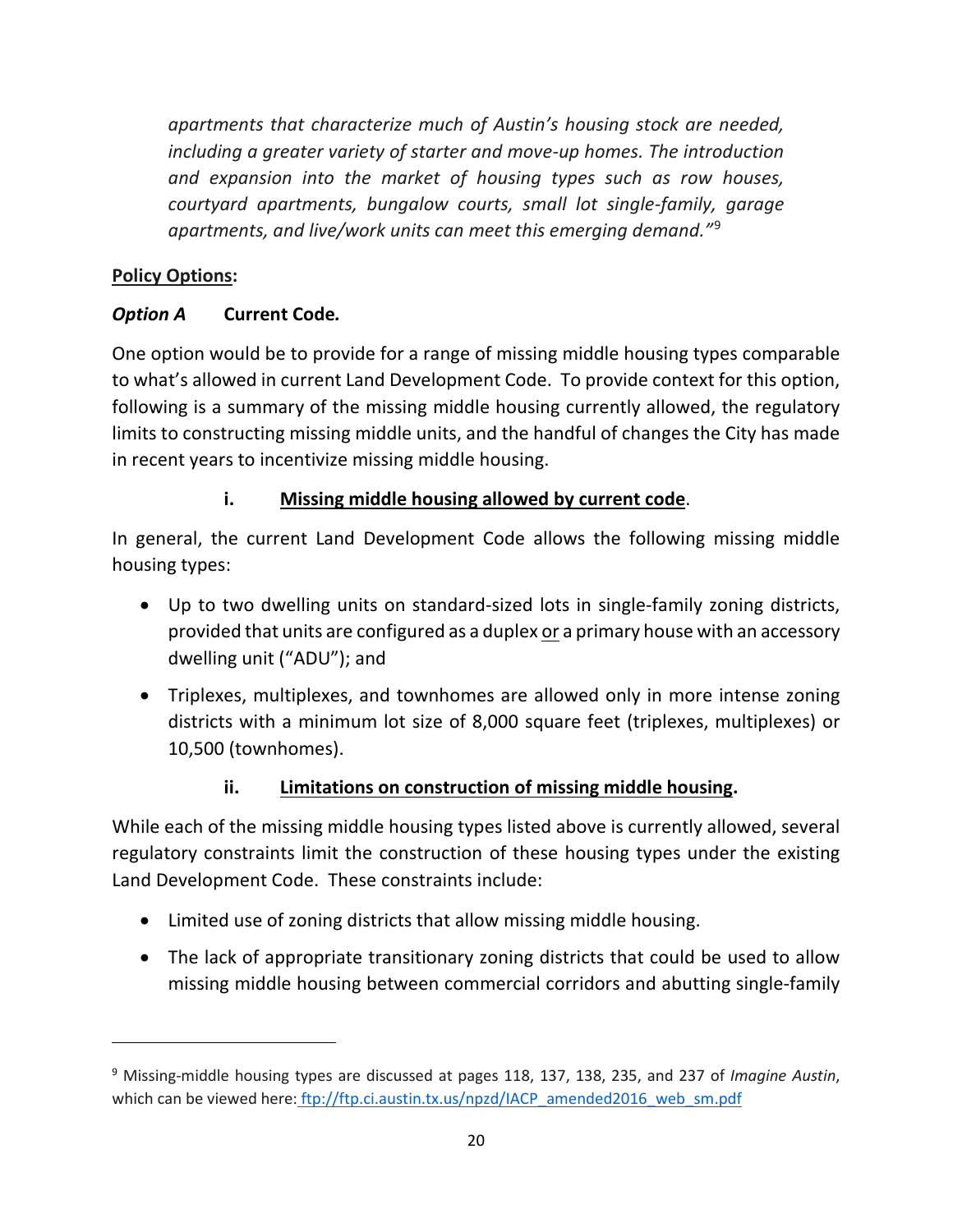neighborhoods, without also permitting more intensive commercial uses that are incompatible with single-family uses.

• An expensive site plan review process required for any residential project of more than two units that can make the cost and time associated with construction of missing middle housing cost prohibitive. Under the existing process, a small multiplex project of three units is subject to the same review process as a 200-unit high-rise project.

#### **iii. Allowances for missing middle housing over time.**

The housing types allowed by the Land Development Code have not been significantly changed since the Code was adopted in 1984. However, Council adopted an ordinance incentivizing "micro-units" in 2014 and an ordinance relaxing requirements for ADUs in 2015.

#### *Option B* **Draft 3.**

The second option is to provide for a range of missing middle housing types comparable to what would be allowed by CodeNEXT. To provide context for this option, following is a summary of the measures used in Draft 3 to increase missing middle housing options relative to the current Land Development Code:

#### **i. Modified and expanded housing types.**

Like the current Land Development Code, Draft 3 allows for duplexes, multiplexes, townhomes, and ADUs. However, Draft 3 relaxed some of the regulatory requirements that limit construction of these missing middle housing types under the current Land Development Code. In particular, Draft 3 provided for:

- Smaller projects on small lots, with slight increases in density—particularly where affordable units are provided under a density bonus; and
- Reduced minimum lot sizes and site area requirements for small-scale multifamily uses, as well as ADUs, condominiums, and townhomes.

Additionally, Draft 3 introduced two new missing middle housing types:

- Cottage courts, where three or more residential units are centered around common areas; and
- ADUs located on the same lot as a duplex.

These new housing types would be permitted in Draft 3's moderately intense residential zones on lots as small as 5,000 square feet. This contrasts with the current Land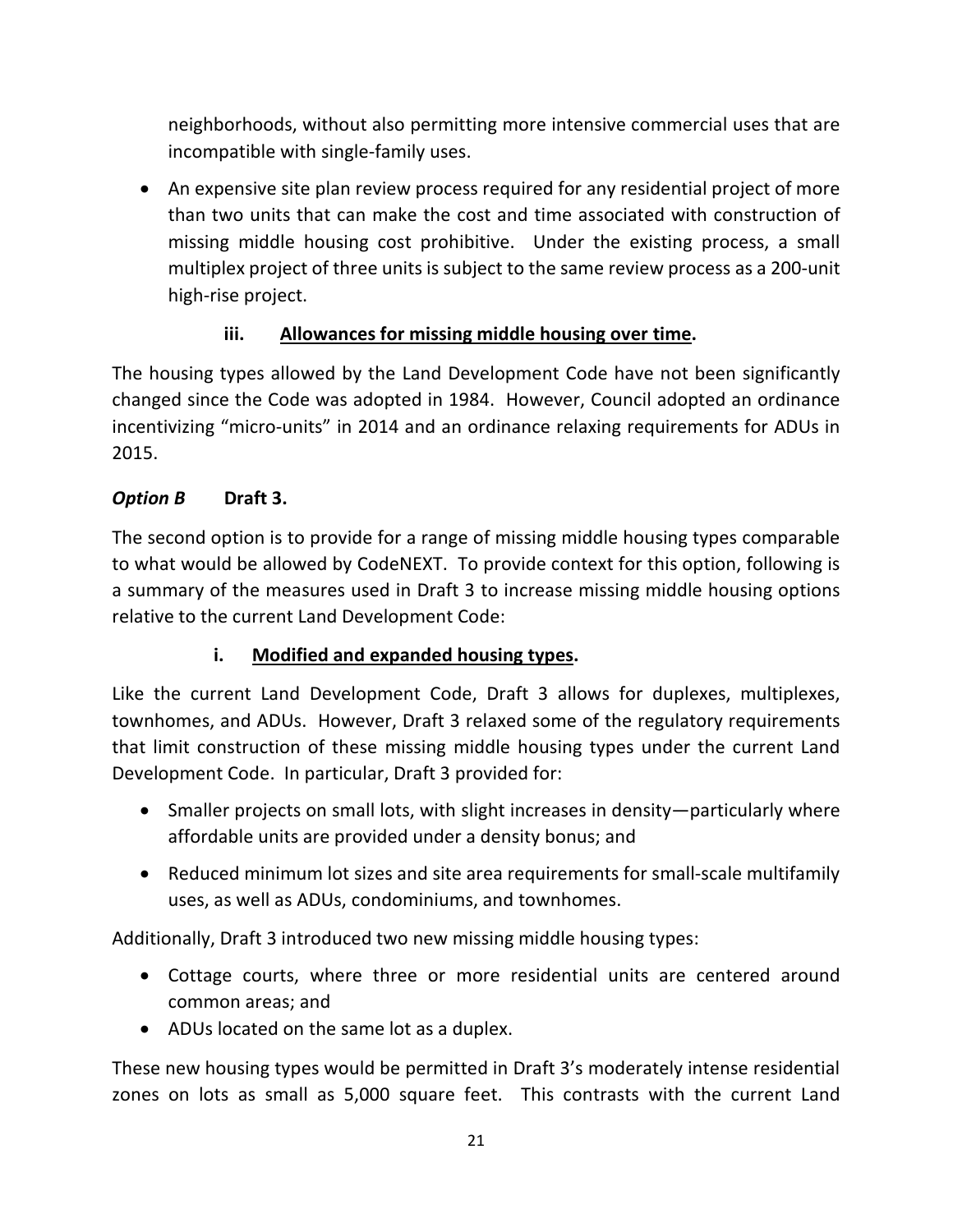Development Code, which generally limits three-unit residential projects to multifamily lots of at least 8,000 square feet.

#### **ii. Relaxed ADU standards.**

The residential development standards proposed in Draft 3 would allow construction of ADUs on smaller lots. These changes also included an allowance for interior ADUs to be located within a larger residential structure, which is one of the measures recommended by the *Strategic Housing Blueprint*. Figure C-2, below, illustrates the ADU configurations allowed under Draft 3:



**FIGURE C-2 (Source: Planning & Zoning Department)**

# **iii. Missing middle density bonus.**

As a way of incentivizing the production of market-rate and income-restricted units in smaller projects, Draft 3 introduced a density bonus for small multiplex projects. This option, which is currently used only for larger projects, is also recommended by the *Strategic Housing Blueprint*.

# **iv. Simplified review process.**

Draft 3 included several staff-initiated changes to simplify the site plan review process for residential projects with three to six units. As with most residential uses, these changes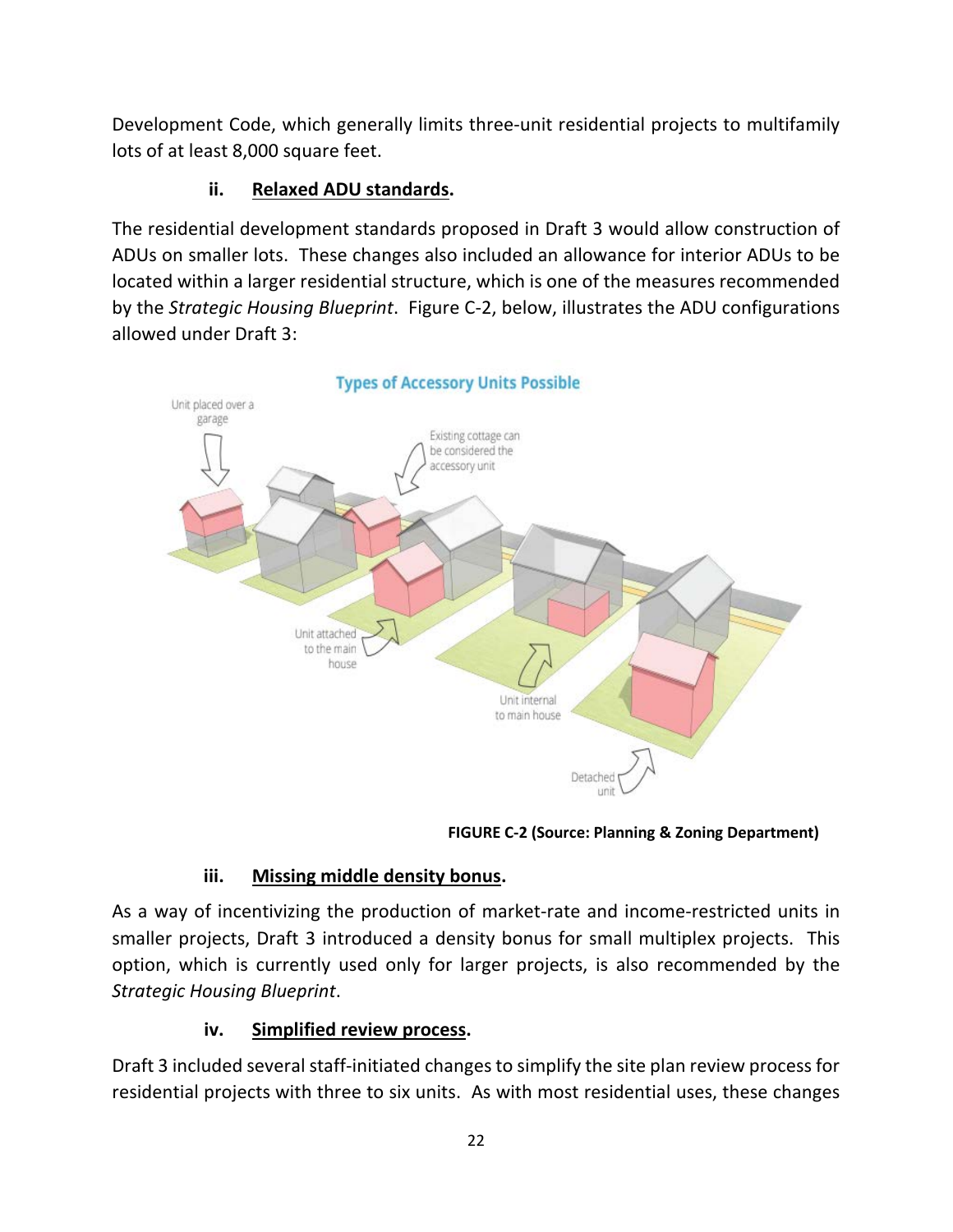included reductions in on-site parking requirements as modifications to the standard site plan review process.

# **v. Mapping transition areas.**

While the regulatory changes discussed above would all increase the availability of missing middle housing, the Zoning Map included with Draft 3 was fairly conservative in applying the new transition zones that allow missing middle housing. Instead, the Draft 3 map largely perpetuates existing zoning patterns that significantly limit the availability of missing middle housing. This means that, if Council chooses the Draft 3 option, the supply of missing middle housing would be unlikely to increase substantially unless appropriate and context-sensitive mapping of new zoning districts also occurred.

# *Option C* **Enhanced.**

The third option is to provide a greater opportunity for missing middle housing types than proposed in Draft 3. If Council selects this option, staff would consider the following additional measures to increase missing middle housing during the Code Development process:

# **i. Mapping new transition areas.**

The zoning map included in earlier drafts of CodeNEXT applied new transitional zones that allow missing middle housing to a larger portion of the areas located along commercial corridors.

As mentioned above, this approach would step-down zoning from commercial corridors to single-family interior neighborhoods and thereby allow missing middle housing without permitting more intensive commercial development that is incompatible with single-family uses. A return to this context-sensitive mapping concept, which was supported by the Planning Commission, would likely result in increased construction of missing middle housing.

# **ii. Further reducing barriers to missing middle housing.**

In addition to broader use of new transition zones, as discussed above, further reducing site development standards for missing middle housing types is another tool available to increase the supply of missing middle housing. These measures could include reductions in minimum parking requirements, limits on floor-to-area ratio, and modified compatibility standards.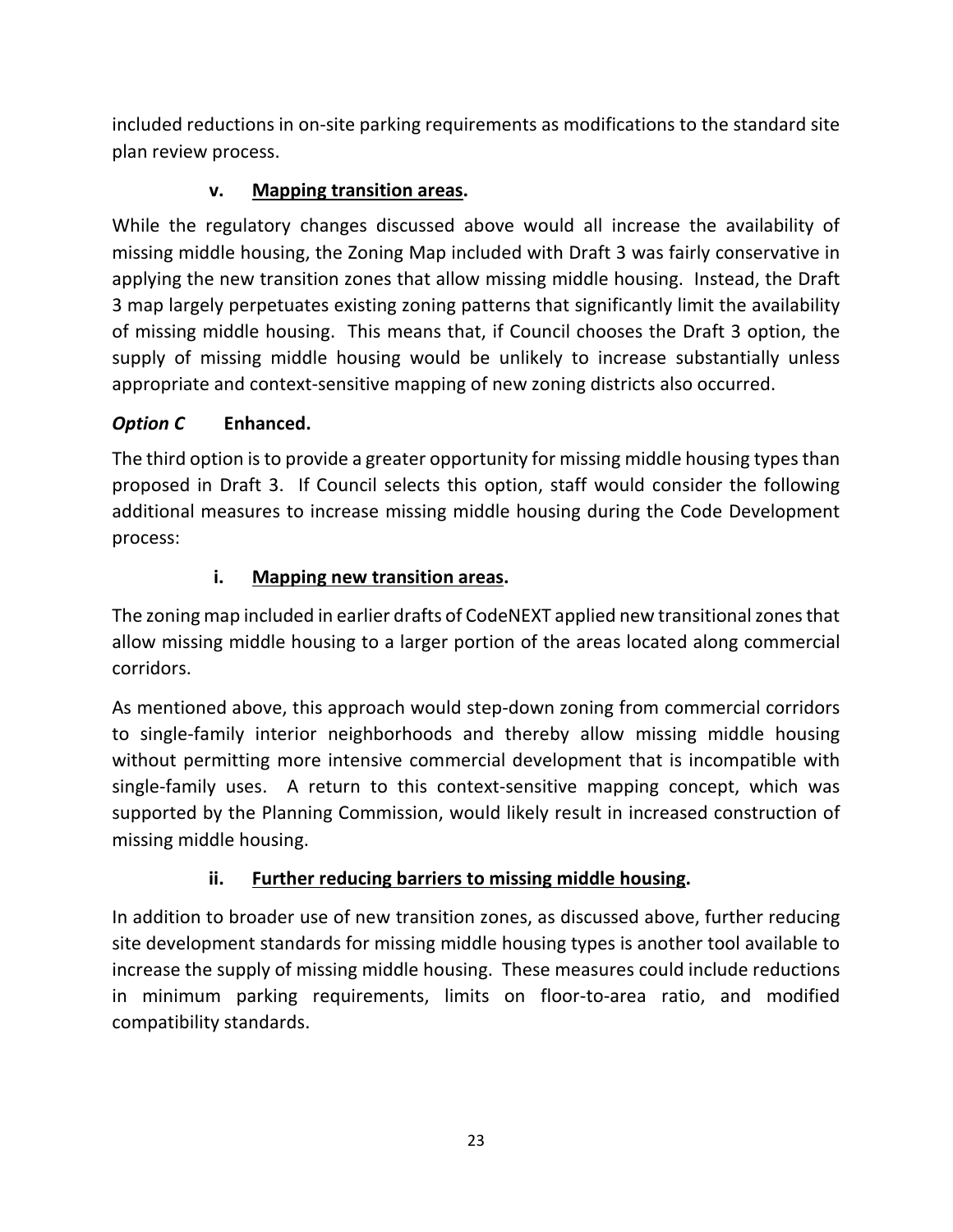# **APPENDIX D: COMPATIBILITY STANDARDS**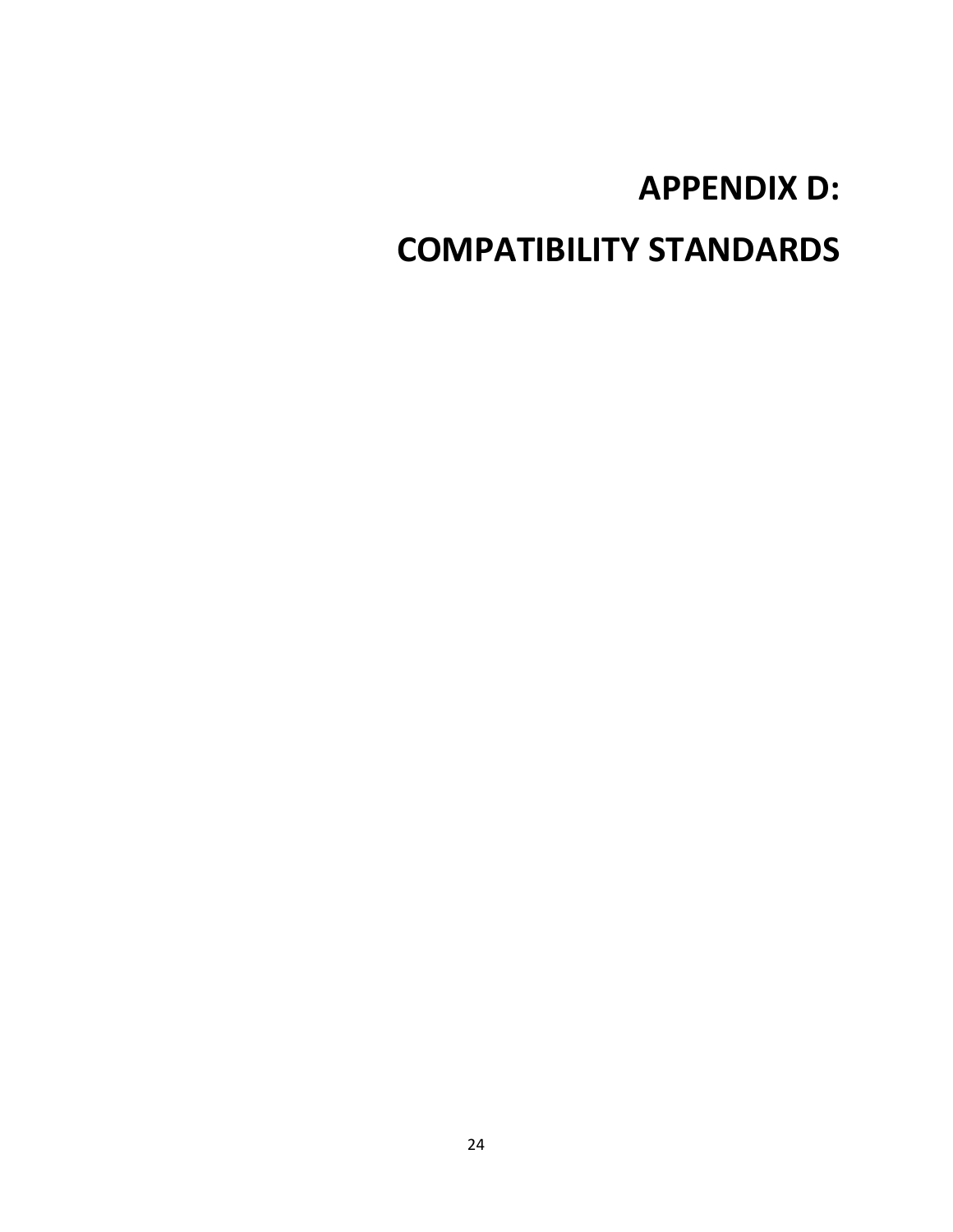|                 | <b>Policy Question 4: Compatibility Standards.</b> To what extent should the City's<br>"compatibility standards" (i.e., rules limiting development near<br>properties) be modified to provide additional<br>residential<br>opportunities for development? |
|-----------------|-----------------------------------------------------------------------------------------------------------------------------------------------------------------------------------------------------------------------------------------------------------|
| <b>Option A</b> | Maintain compatibility standards comparable to those in the<br>current Land Development Code;                                                                                                                                                             |
| <b>Option B</b> | Reduce the impact of compatibility standards on development to a<br>degree consistent with changes proposed in Draft 3; or                                                                                                                                |
| <b>Option C</b> | Reduce the impact of compatibility standards on development to a<br>greater degree than Draft 3.                                                                                                                                                          |

#### **Policy Context**:

 $\overline{a}$ 

The term "compatibility standards" refers to regulations in the City's Land Development Code that reduce height, increase setbacks, and limit development based on proximity to certain land uses or zoning districts.<sup>[10](#page-26-0)</sup> As stated in the 1984 adopting ordinance, the intent of compatibility standards was to "preserve and protect single-family residential neighborhoods." [11](#page-26-1)

While compatibility standards help safeguard residences from tall and intensive commercial and industrial developments, the regulations also have the effect of limiting construction of new residential units. Sufficient data does not exist to show the precise extent to which compatibility impacts development, but there is strong evidence that housing unit capacity has been reduced in individual cases.

Compatibility standards differ from other site development regulations because they operate more as a zoning overlay, rather than as a standalone regulation. In general, compatibility standards apply to development adjacent to, or within a certain distance from, most single-family zoning districts or existing uses that are permitted in those districts. When the use or zoning of a property requires adjacent development to comply

<span id="page-26-0"></span><sup>&</sup>lt;sup>10</sup> Compatibility standards are codified in the Land Development Code, at Subchapter C, Article 10 of Chapter 25-2, and can be accessed at:

[https://library.municode.com/tx/austin/codes/code\\_of\\_ordinances?nodeId=TIT25LADE\\_CH25-](https://library.municode.com/tx/austin/codes/code_of_ordinances?nodeId=TIT25LADE_CH25-2ZO_SUBCHAPTER_CUSDERE_ART10COST) [2ZO\\_SUBCHAPTER\\_CUSDERE\\_ART10COST](https://library.municode.com/tx/austin/codes/code_of_ordinances?nodeId=TIT25LADE_CH25-2ZO_SUBCHAPTER_CUSDERE_ART10COST)

<span id="page-26-1"></span><sup>&</sup>lt;sup>11</sup> See Ordinance No. 840301-s, at: <http://www.austintexas.gov/edims/document.cfm?id=13688>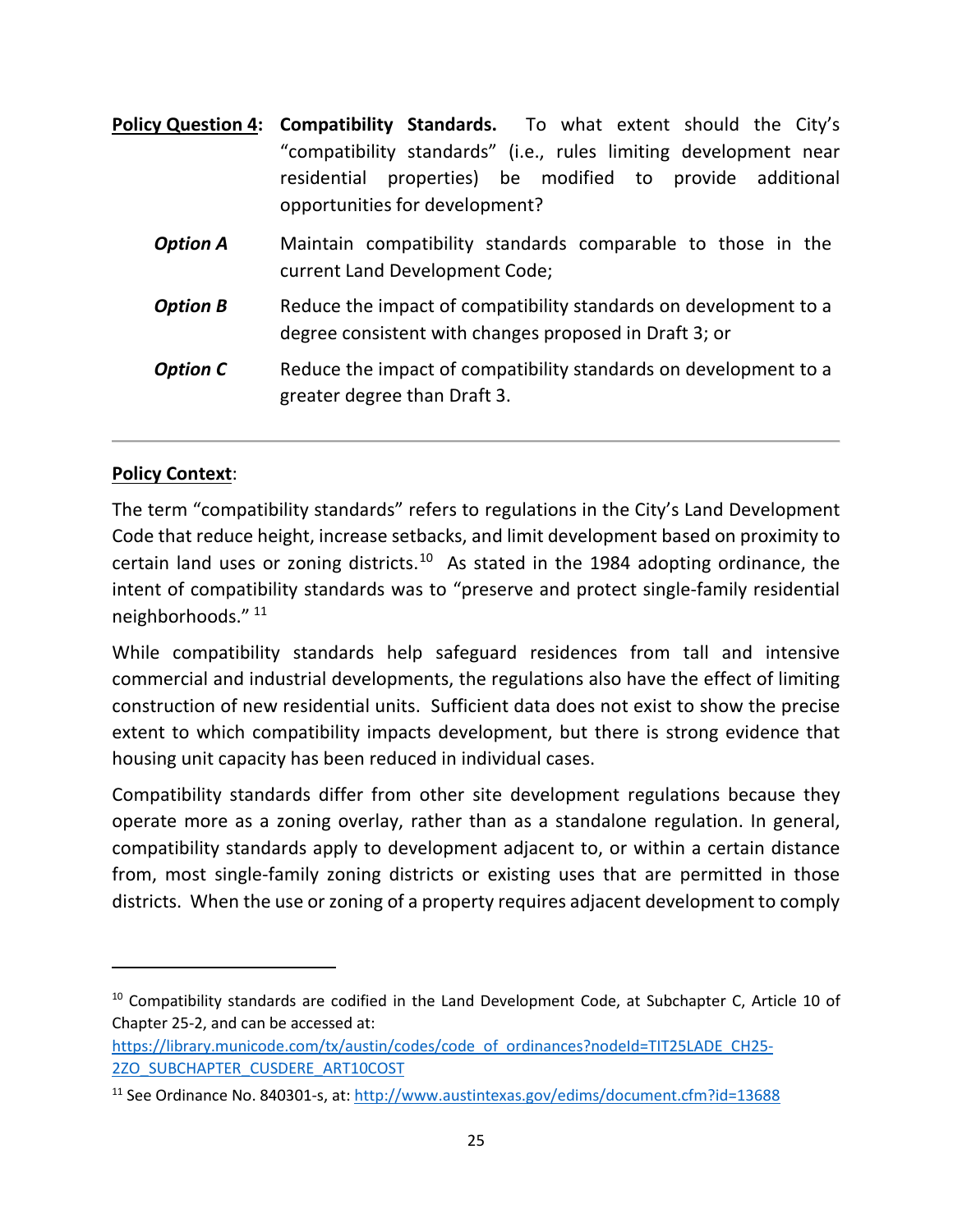with compatibility standards, that property is often described as "triggering compatibility."

The height limit imposed by compatibility standards applies to development within 540 feet of a triggering property and essentially ramps up from zero feet to the maximum height allowed by the base zoning district regulations. As shown in Figure D-1, below, the specific height and setback requirements imposed by compatibility standards vary depending on whether an affected property exceeds 20,000 square feet:



**FIGURE D-1** (*Source: Planning & Zoning Department*)

To reduce the impacts on development, the City has modified compatibility standards in certain contexts. For example, in the East Riverside Corridor (ERC) Regulating Plan,<sup>[12](#page-27-0)</sup> compatibility standards extend 275 feet from the triggering property as opposed to the 540-foot distance established by the Land Development Code. Additionally, as shown in Figure D-2, the ERC Regulating Plan introduced the concept of "step backs," which provide a more predictable means of limiting building height:

 $\overline{\phantom{a}}$ 

<span id="page-27-0"></span> $12$  The East Riverside Corridor Regulating Plan can be found at: [ftp://ftp.ci.austin.tx.us/npzd/Austingo/erc\\_reg\\_plan\\_adopted.pdf](ftp://ftp.ci.austin.tx.us/npzd/Austingo/erc_reg_plan_adopted.pdf)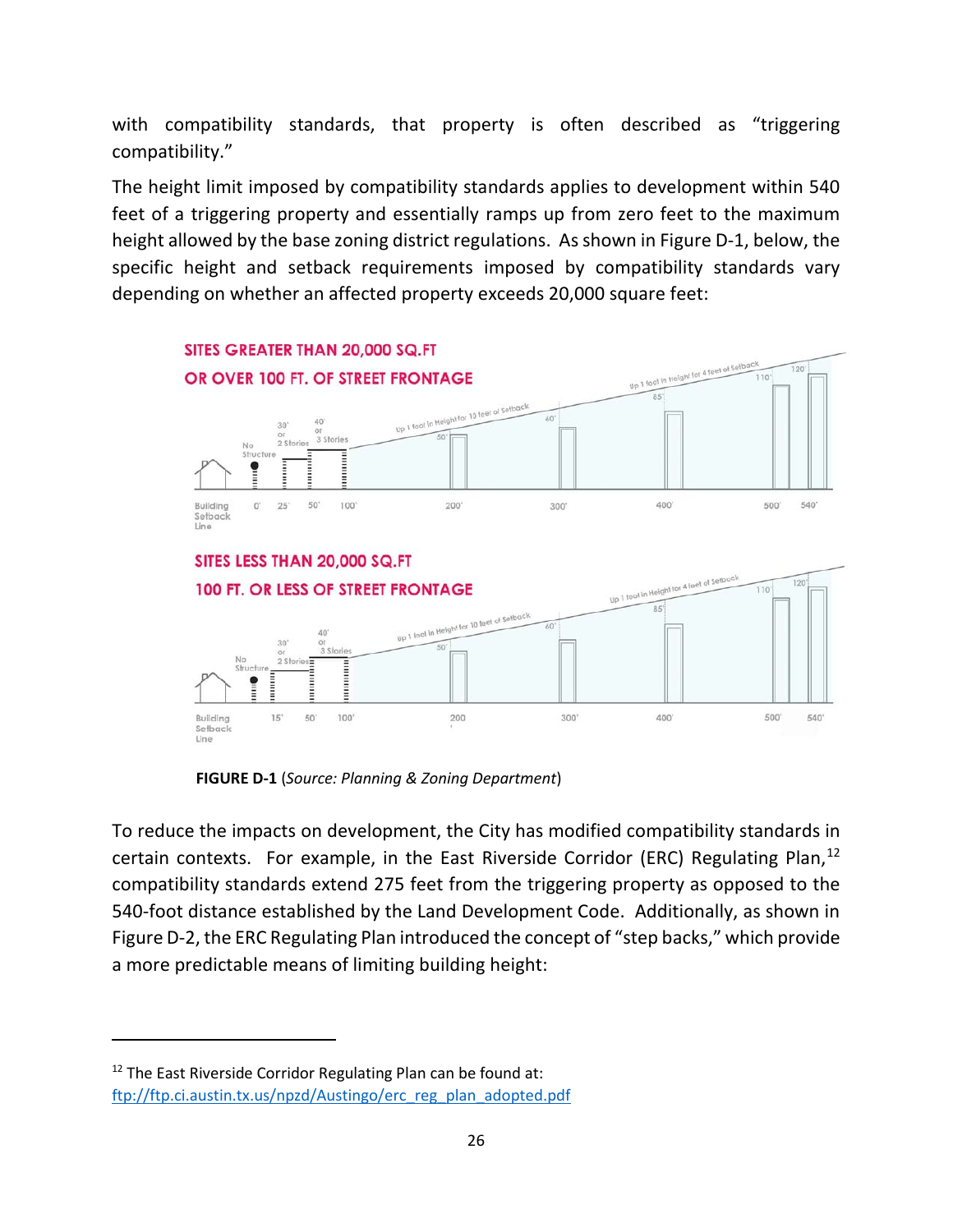

 **FIGURE D-2** (*Source: East Riverside Corridor Regulating Plan*)

#### **Policy Options:**

#### *Option A* **Current Code.**

The first option is to leave in place compatibility standards as they exist under the City's current Land Development Code. This option would preserve existing protections for single-family neighborhoods affected by adjacent development. However, retaining compatibility standards in their present form may limit the construction of new multifamily units and result in a certain degree unpredictability for developers considering potential new projects.

#### *Option B* **Draft 3.**

The second option is to modify existing compatibility standards consistent with proposed changes included in Draft 3. To provide context for this option, here are some of the ways that Draft 3 sought to modify compatibility standards to allow construction of more housing units and increase predictability while still providing a basic level of protection for single-family homes near commercial sites.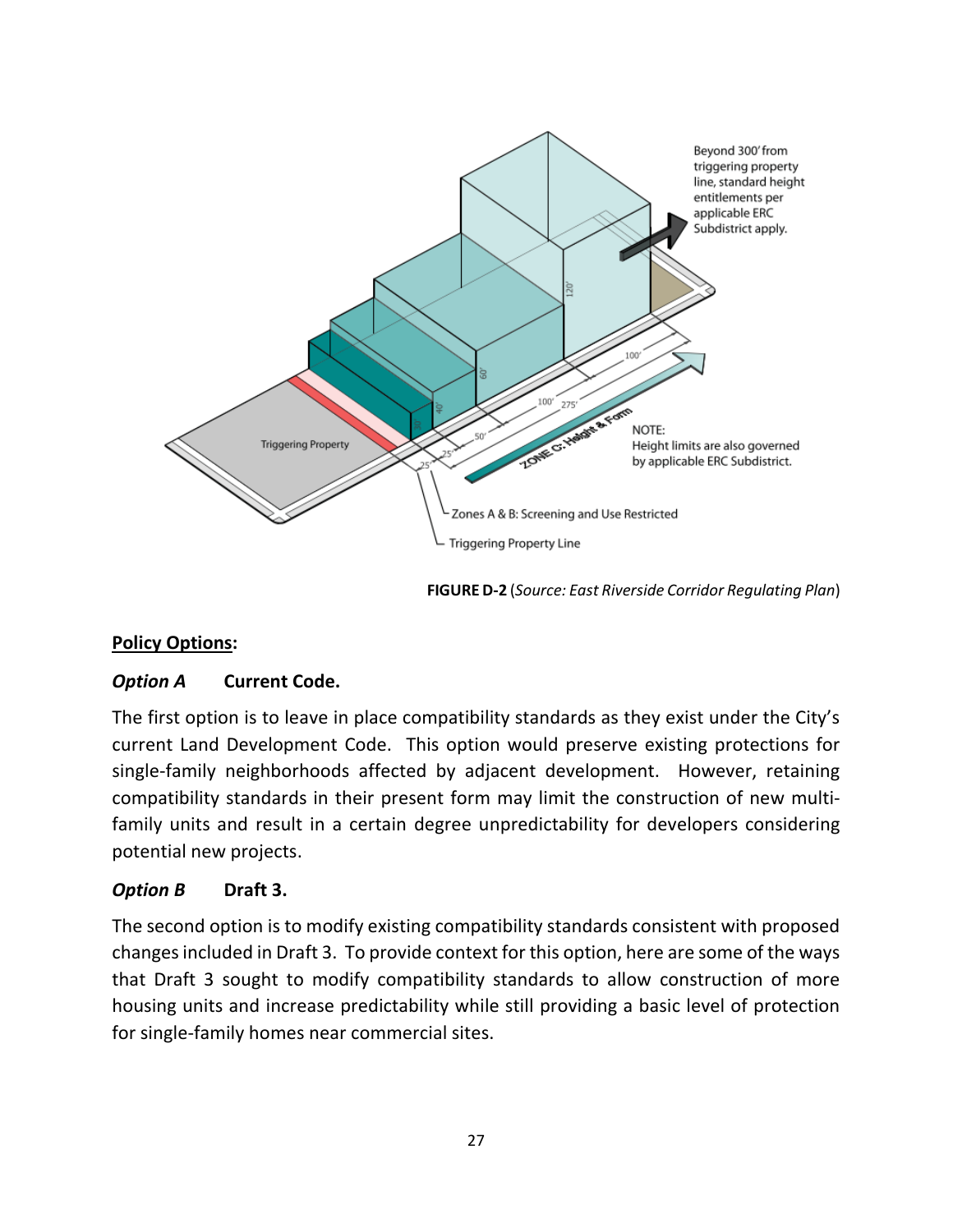#### **i. Ties compatibility standards to zoning, not to existing uses.**

Draft 3 proposed compatibility standards that generally limit the intensity of commercial or multi-family development within 100 feet of properties located in traditional single-family zones, referred to as "Residential House-Scale" zones.<sup>[13](#page-29-0)</sup> By tying compatibility standards solely to specific zones, rather than existing land uses, and by using the "stepback" method for establishing height limits, Draft 3's approach intended to simplify compatibility regulations and increase predictability.

Figure D-2, below, summarizes key features of Draft 3's compatibility regulations:

| <b>Building Height Stepback</b>                         |                       | <b>Setback (Distance from ROW</b><br>/ Lot Line) |     | Front <sup>1</sup> Side St. <sup>1</sup> | Side | Rear     |  |
|---------------------------------------------------------|-----------------------|--------------------------------------------------|-----|------------------------------------------|------|----------|--|
| Stepbacks required for portions of building adjacent    |                       |                                                  |     | O                                        |      | $\bf{O}$ |  |
| to, across an alley from, or across a ROW less than 60' |                       | Minimum, except for                              | 10' | 10'                                      | 10   | 15'      |  |
| wide from a Residential House-Scale Zone.               |                       | portions of building                             |     |                                          |      |          |  |
| <b>Distance from Lot Line of</b>                        | Height (max.)         | across a shared lot line                         |     |                                          |      |          |  |
| <b>Triggering Property</b>                              |                       |                                                  |     |                                          |      |          |  |
| $\leq$ 25'                                              | 18'                   | from:                                            |     |                                          |      |          |  |
| 25'-50'                                                 | 35'                   | Any Residential House-Scale Zone                 |     |                                          |      |          |  |
| 50'-100'                                                | 45'                   | Lots $\leq$ 75' wide                             | 15' | 15'                                      | 10'  | 30'      |  |
| >100'                                                   | Set by zone standards | $Lots > 75'$ wide                                | 15' | 15′                                      | 20'  | 30'      |  |

 **FIGURE D-2** (*Source: Draft 3*)

 $\overline{\phantom{a}}$ 

<span id="page-29-0"></span><sup>&</sup>lt;sup>13</sup> The Planning Commission recommended extending the compatibility boundary under Draft 3 from 100 to 300 feet, except for properties participating in an affordable housing density bonus program.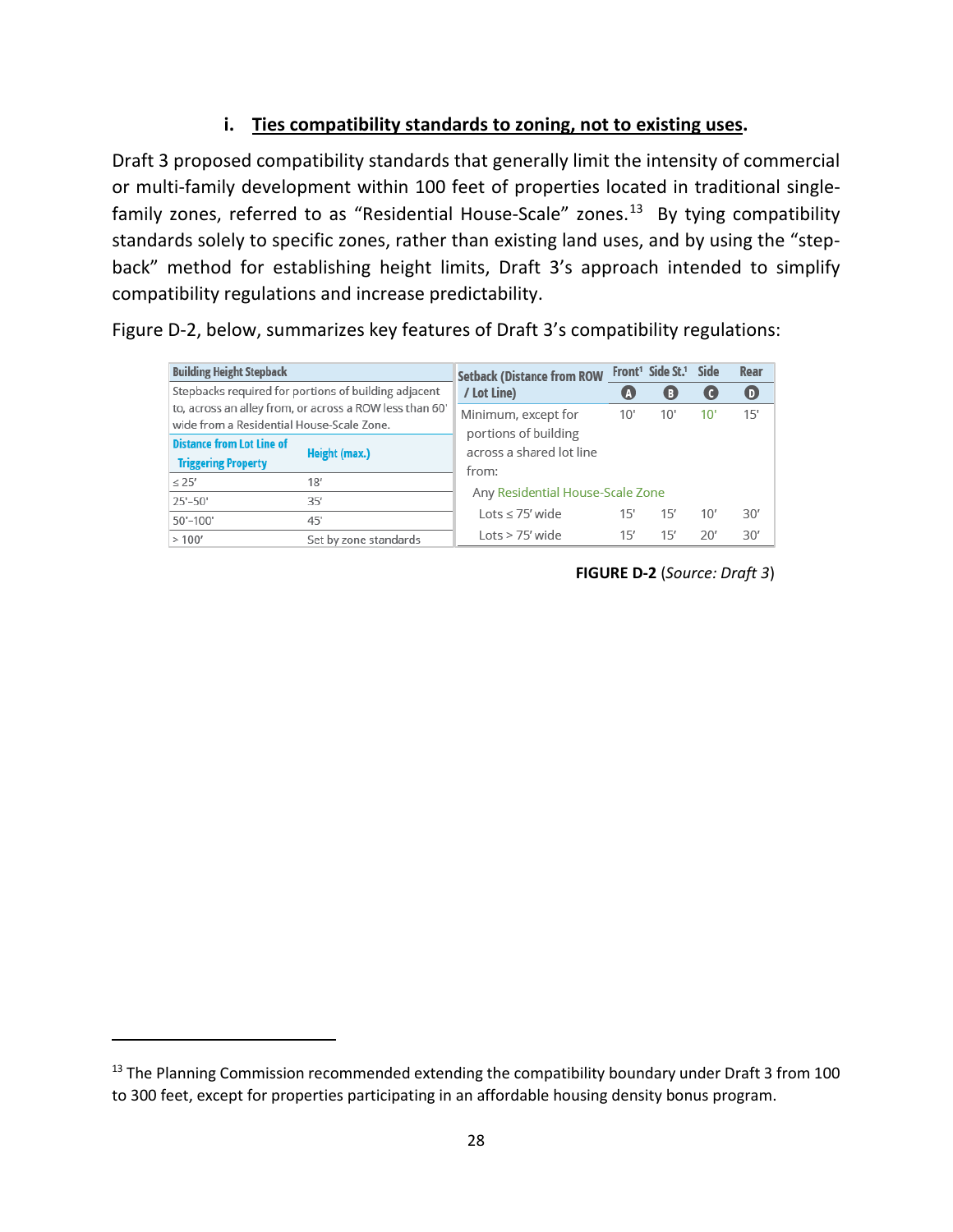#### **ii. Reduces height restrictions to limit impact on developable area.**

Figure D-3 compares the building heights allowed under the compatibility regulations in the current Land Development Code to those in Draft 3:



**FIGURE D-3** (*Source: Planning & Zoning Department*)

# *Option C* **Enhanced.**

The third option is to eliminate compatibility standards or modify them to further reduce their impact on development potential, beyond the changes that were included in Draft 3. If Council selects this option, staff would carefully evaluate the following additional options:

# **i. Create compatible zoning transitions that reflect the goals of compatibility.**

The intent of compatibility standards can be preserved even if the specific standards are eliminated, at least in some contexts. For example, one way to implement height and use transitions from the corridor to the neighborhood core is through the zoning map. Compatible transitions can be created by applying high-density, mixed-use zoning on corridors and activity nodes, moderate density adjacent to the corridors (including missing middle and small-scale commercial), and then stepping down to a lower-density residential core.

The Planning Commission recommended applying transition areas along corridors to mimic the step down in intensity provided by compatibility standards, rather than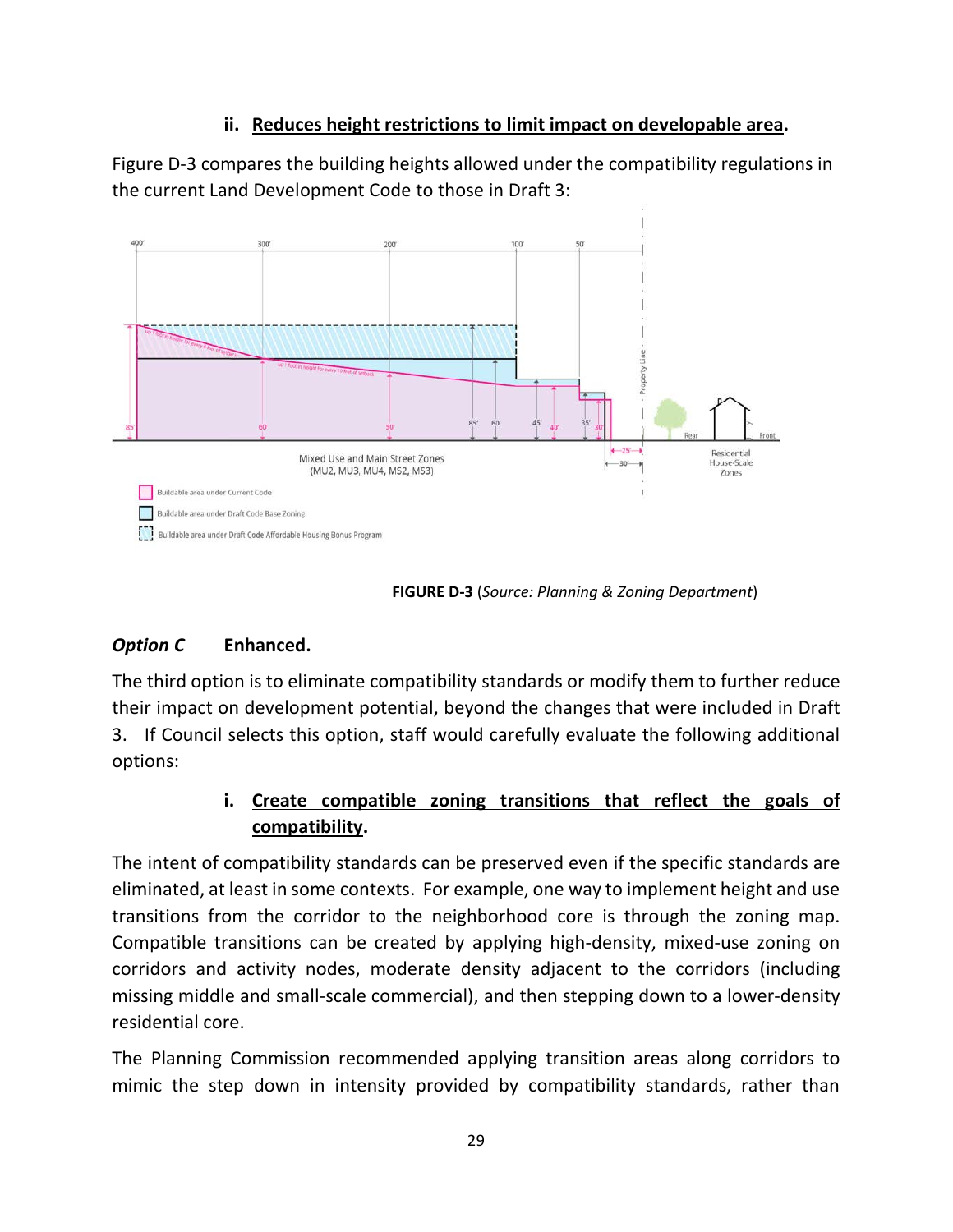applying compatibility standards as a separate site development regulation. In considering this option, however, it's important to keep in mind that not all corridors are alike, and context would need to be considered in how transitions are applied.

#### **ii. Waiving compatibility standards through the use of a density bonus.**

To incentivize residential development along corridors and increase the number affordable units across the City, compatibility standards could be waived for projects taking part in a density bonus program. While more housing is a priority, a mix of uses needs to also exist along corridors to promote the compact and connected priority program of Imagine Austin. This balance should also be kept in mind if this option is considered.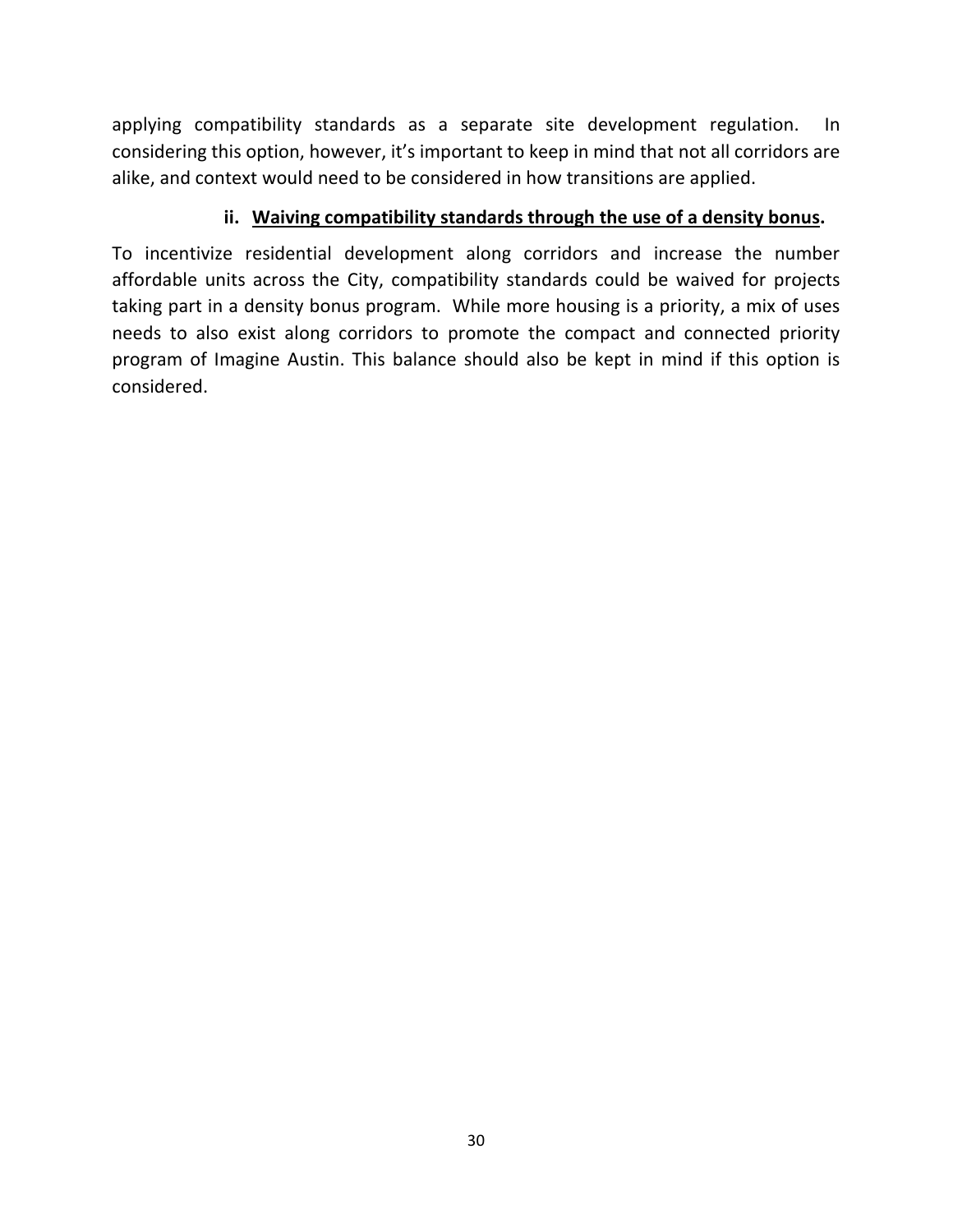# **APPENDIX E: PARKING REQUIREMENTS**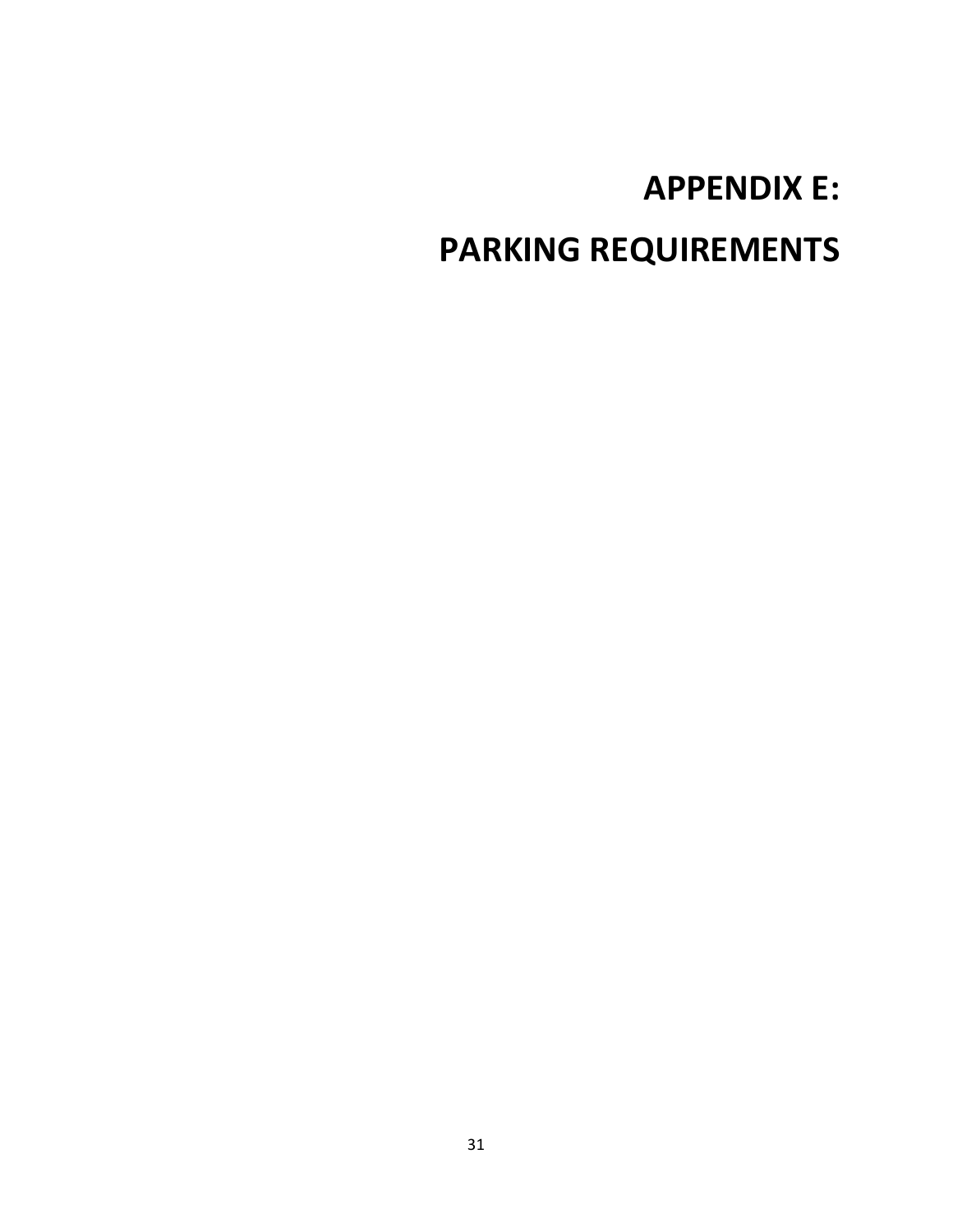|                 | <b>Policy Question 5:</b> Parking Requirements. To what extent should the City's minimum                                                                                                  |  |  |  |
|-----------------|-------------------------------------------------------------------------------------------------------------------------------------------------------------------------------------------|--|--|--|
|                 | parking requirements be modified to provide additional<br>opportunities for development and/or encourage transit options<br>consistent with the <i>Imagine Austin</i> comprehensive plan? |  |  |  |
| <b>Option A</b> | Maintain minimum parking requirements comparable to those<br>established in the current Land Development Code;                                                                            |  |  |  |
| <b>Option B</b> | Reduce the impact of minimum parking requirements on<br>development to the same degree as Draft 3; or                                                                                     |  |  |  |
| <b>Option C</b> | Reduce the impact of minimum parking requirements on<br>development to a greater than Draft 3.                                                                                            |  |  |  |

#### **Policy Context**:

Among its many priority programs and goals, the *Imagine Austin* Comprehensive Plan calls for establishing complete communities centered around compact centers and corridors, creating shorter distances between people's homes and daily destinations, and ultimately reducing dependence on driving. Calibration of parking standards is an important piece of creating this compact and connected future.

Consistent with these objectives, the draft *Austin Strategic Mobility Plan* (ASMP) emphasizes the importance of right-sizing parking requirements to help shift travel preferences from single-occupancy vehicles to multimodal travel. Providing an overabundance of parking has continued to encourage and incentivize people to drive, increasing congestion throughout the city. To address this concern, the ASMP recommends focusing on parking maximums and updating the Land Development Code to "allow for reduced or zero parking minimums" and "shared and off-site parking[.]"<sup>[14](#page-33-0)</sup>

The *Strategic Housing Blueprint* likewise discusses the relationship between parking and affordability, acknowledging that relaxed parking requirements can reduce rental rates or the costs of providing units:

 $\overline{\phantom{a}}$ 

<span id="page-33-0"></span> $14$  The ASMP draft plan is available at:

[http://austintexas.gov/sites/default/files/files/Draft\\_ASMP\\_Full\\_document\\_Low\\_format\\_version.pdf](http://austintexas.gov/sites/default/files/files/Draft_ASMP_Full_document_Low_format_version.pdf)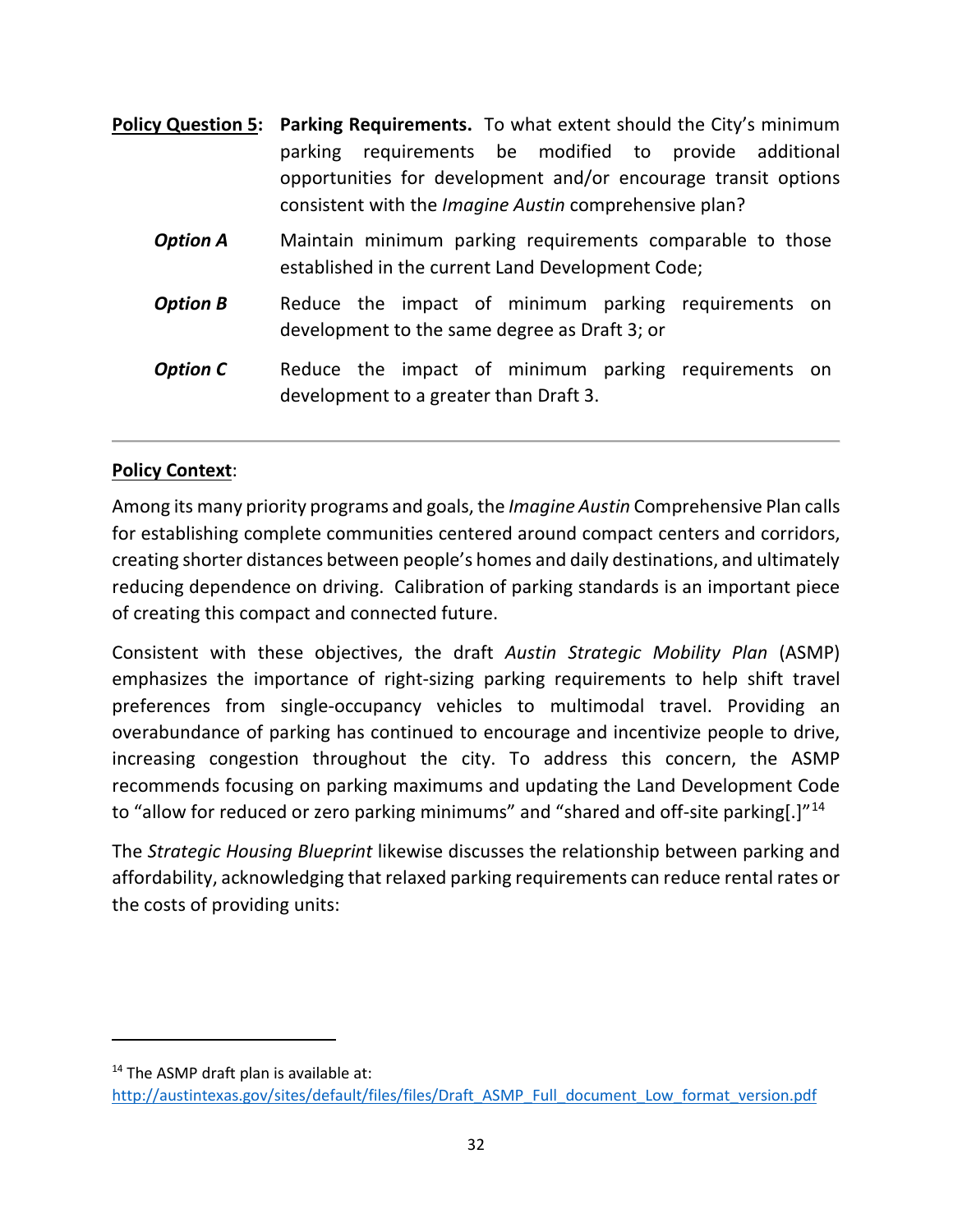#### RELATIONSHIP BETWEEN PARKING REQUIREMENTS & AFFORDABILITY



source: Fregones and Associates, 2016<br>Note Analysis based on a fixed profit margin of 8%

**FIGURE E-1** (*Source: Austin Strategic Housing Blueprint, provided by Fregonese and Associates, 2016*)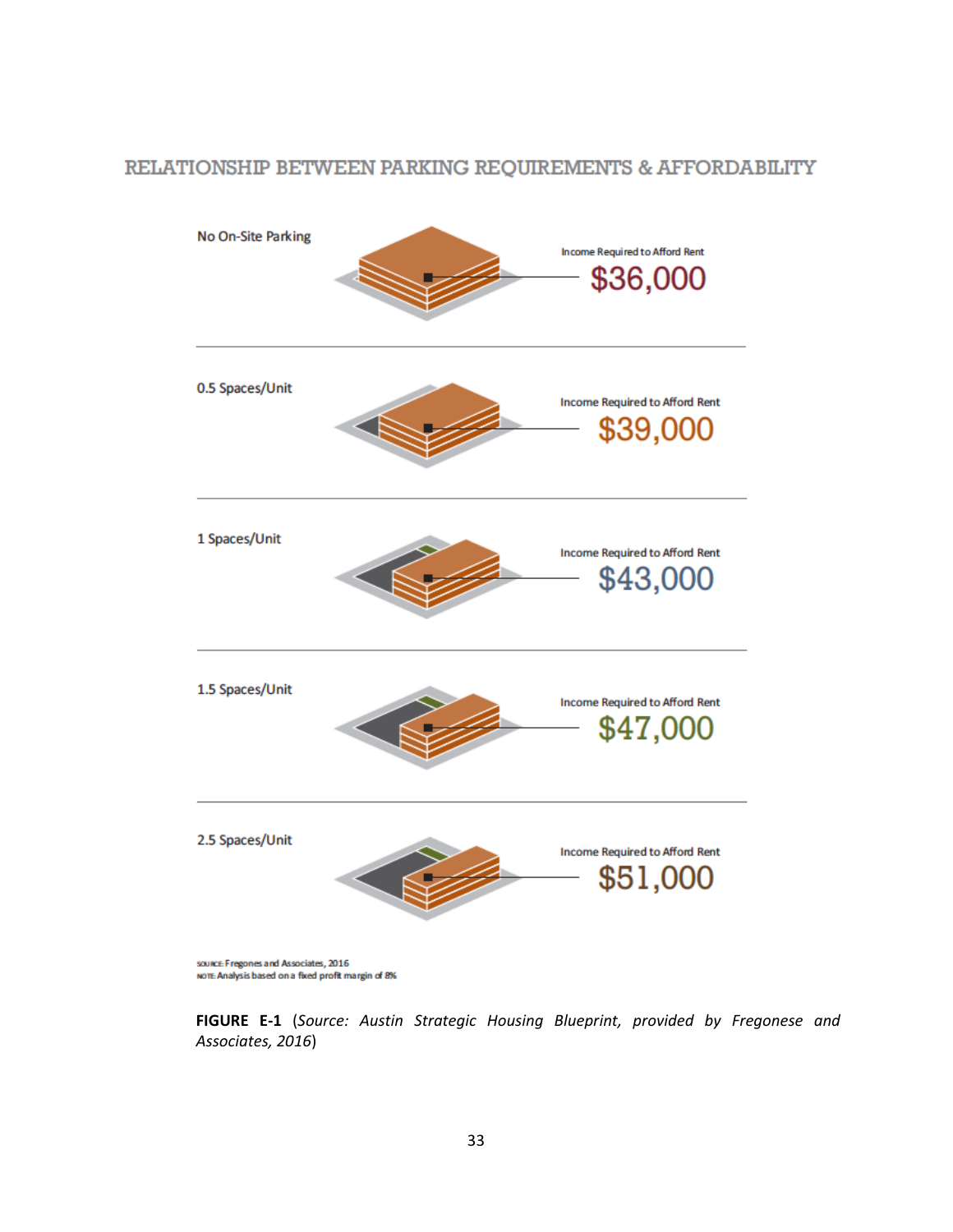In the context of location, walkability, and transit service, the *Strategic Housing Blueprint* also recommends that the City consider comprehensive parking reform which would "address several important City goals such as lower construction costs, reduced dependence on automobiles, mitigation of flood and erosion, and water quality protection."

In 2016, 73.5% of Austin commuters drove alone to work every day.<sup>15</sup> While many of Austin's mobility, environmental priorities, and goals aim to reduce our reliance on singleoccupancy vehicles, automobiles and parking remain an essential component of making the Austin transportation network function. Accordingly, while the ASMP aims to accommodate Austin's growth by achieving a 50/50 mode share (i.e., 50% drive-alone, 50% all other options combined), it does not aim to eliminate the need for automobiles. Rather, the ASMP seeks to broaden multi-modal options and reduce the demand on our transportation network, including right-sizing parking. Even in the Central Business District, which does not have parking minimums, the Downtown Austin Parking Strategy acknowledges the importance of providing parking, but with the understanding that parking management and "shared parking approaches are the only way to cost-effectively unlock downtown's growth potential."

#### **Policy Options:**

# *Option A* **Current Code.**

One option is to maintain minimum parking requirements comparable to those provided for in the current Land Development Code, which are established in Chapter 25-6 of the Land Development Code.<sup>[16](#page-35-1)</sup> To provide context for this option, following is a summary of current onsite parking requirements applicable to new development.

# **i. Residential parking standards.**

For standard single-family residential uses, two parking spaces are required per dwelling unit. For accessory dwelling units that are located farther than  $\frac{1}{4}$  mile from an activity

 $\overline{\phantom{a}}$ 

<span id="page-35-0"></span><sup>&</sup>lt;sup>15</sup> See the Austin Transportation Department's "Transportation Demand Management Program Explainer," accessible at:

[https://austintexas.gov/sites/default/files/files/Transportation/TDM\\_Explainer\\_Draft\\_Final\\_WebVersio](https://austintexas.gov/sites/default/files/files/Transportation/TDM_Explainer_Draft_Final_WebVersion.pdf) [n.pdf](https://austintexas.gov/sites/default/files/files/Transportation/TDM_Explainer_Draft_Final_WebVersion.pdf)

<span id="page-35-1"></span> $16$  Appendix A is accessible at:

[https://library.municode.com/tx/austin/codes/code\\_of\\_ordinances?nodeId=TIT25LADE\\_CH25-](https://library.municode.com/tx/austin/codes/code_of_ordinances?nodeId=TIT25LADE_CH25-6TR_APXATAOREPALORE) [6TR\\_APXATAOREPALORE](https://library.municode.com/tx/austin/codes/code_of_ordinances?nodeId=TIT25LADE_CH25-6TR_APXATAOREPALORE)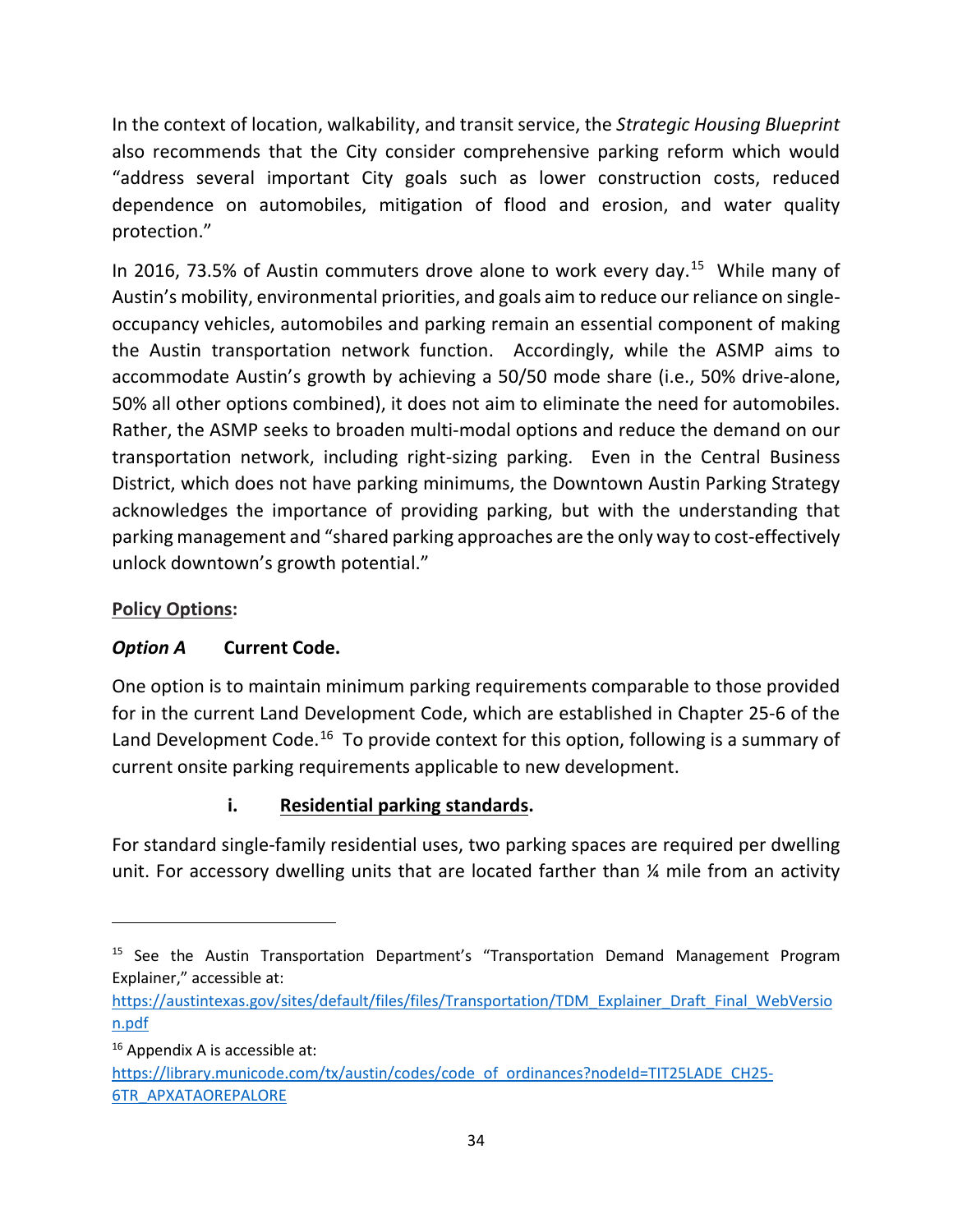corridor, one parking space is required; for ADUs located within ¼ mile from an activity corridor with a bus or transit line, no parking spaces are required.

# **ii. Commercial parking standards.**

Parking requirements for commercial development vary greatly based on use, as shown in Appendix A of Chapter 25-6. For Downtown properties zoned CBD and DMU, no minimum parking is required, and the maximum number parking spaces is set at 60 percent of the spaces generally required for that use outside of CBD or DMU zoning districts. Special provisions for ADA are also taken into consideration.

# **iii. Parking reductions.**

For properties located within the urban core, required parking is reduced to 80 percent of that established by Appendix A. Further reductions are possible with on-site parking alternatives such as bicycle parking, car sharing, and showers.

# *Option B.* **Draft 3.**

The second option is to modify minimum parking requirements to be consistent with changes proposed in Draft 3 of CodeNEXT. These changes, which are summarized below, included a general reduction of minimum parking requirements to simplify parking provisions, minimize impervious cover, reduce the cost of providing excess parking, and make small-lot developments more feasible, particularly for missing middle projects and developments along narrow commercial corridors.

# **i. Residential parking standards.**

Parking requirements within Draft 3's traditional residential zoning categories, referred to as "Residential House Scale" zones, are based on the particular use. The standard onsite parking for residential uses is reduced from two spaces to one space per unit. The parking requirement for ADUs is eliminated, regardless of distance from an activity corridor.

# **ii. Commercial parking standards.**

In general, Draft 3 requires less parking within its commercial zones than the current Land Development Code. The following chart, though not an exhaustive list of commercial parking standards, compares the kinds of parking reductions included in Draft 3 to those provided in the current Land Development Code: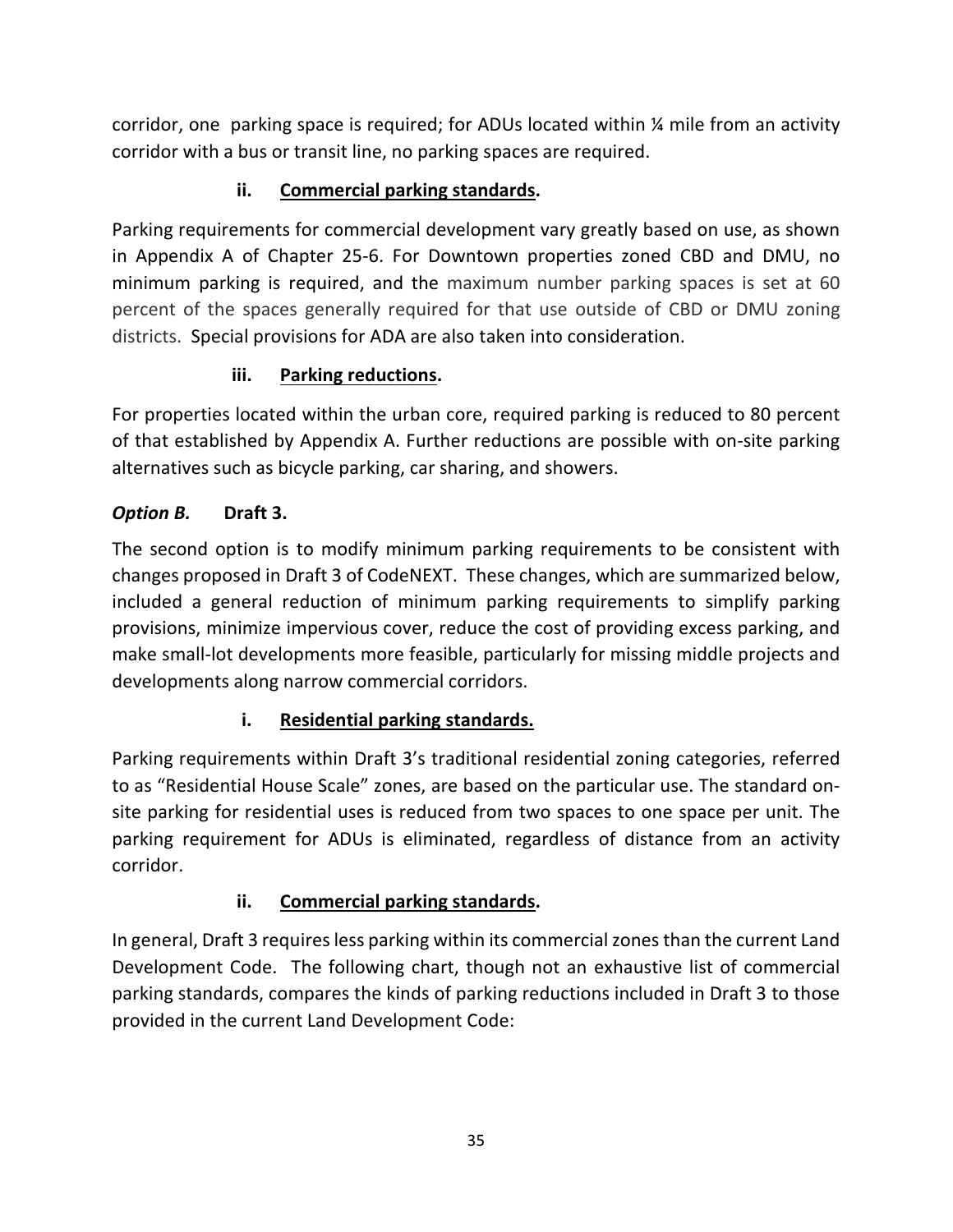| <b>Land Use</b>         | Current Code (2017)                                                              | Draft <sub>3</sub>                                |                                              |  |  |
|-------------------------|----------------------------------------------------------------------------------|---------------------------------------------------|----------------------------------------------|--|--|
| Restaurant              |                                                                                  | Mixed Use (MU)                                    | Main Street (MS)                             |  |  |
| $0 - 2,500$ SQ FT       | $1/100$ SQ FT                                                                    | $1/150$ SQ FT;<br>1 / 325 SQ FT if no Dining Area | None Required                                |  |  |
| $2.500 + SQ$ FT         | $1/75$ SQ FT                                                                     | $1/125$ SQ FT:<br>1 / 325 SQ FT if no Dining Area | $1/125$ SQ FT :<br>1 / 325 if no Dining Area |  |  |
| Retail                  |                                                                                  | Mixed Use (MU)                                    | Main Street (MS)                             |  |  |
| $0 - 25,000$ SQ FT      | $1/275$ SQ FT                                                                    | 1 / 500 SQ FT                                     | 1 / 500 SQ FT after first 2,500<br>SQ FT     |  |  |
| 25,000 - 400,000 SQ FT  | 1 / 275 SQFT                                                                     | 1 / 500 SQ FT                                     |                                              |  |  |
| 400,000 - 600,000 SQ FT | 1/275 SQ FT                                                                      | 1 / 500 SQ FT                                     |                                              |  |  |
| $600,000 + SQ$ FT       | 1 / 275 SQFT                                                                     | $1/500$ SQ FT                                     |                                              |  |  |
| <b>Services</b>         |                                                                                  | Mixed Use (MU)                                    | Main Street (MS)                             |  |  |
| <b>Food Sales</b>       | $1/275$ SQ FT                                                                    | 1 / 350 SQ FT                                     | 1 / 350 SQ FT after first 2,500<br>SQ FT     |  |  |
| Office                  | 1 / 275 SQFT                                                                     | 1 / 500 SQ FT                                     | 1 / 500 SQ FT after first 2,500<br>SQ FT     |  |  |
| <b>Medical Office</b>   | 1 / 200 SQ FT -free standing;<br>$1/275$ SQ FT Shopping<br>Center/Mixed Use Bldg | 1 / 350 SQ FT                                     | 1 / 350 SQ FT after first 2,500<br>SQ FT     |  |  |

 **Figure E-2** (*Source: Planning & Zoning Department*)

Like the current Land Development Code, most of Draft 3's commercial parking requirements are tied to land use. One notable exception, however, is the Main Street Zone, which ties parking requirements to building size and includes an exemption for the first 2,500 square feet of development that supports small businesses or is located on small lots. Within select zoning categories, including Main Street Zones, developments of 10,000 square feet or greater were subject to parking maximums.

#### **iii. Parking reductions.**

For properties within 1/4 mile to 1/2 mile of a transit corridor, Draft 3 proposed 20% and 10% reductions to onsite parking requirements, respectively. Additional parking reductions are permitted for providing onsite features such as bicycle parking, car-share, or participating in an affordable housing density bonus. For projects participating in a Transportation Demand Management program, multiple parking reductions are permitted, with up to 100% reduction in onsite parking requirements.